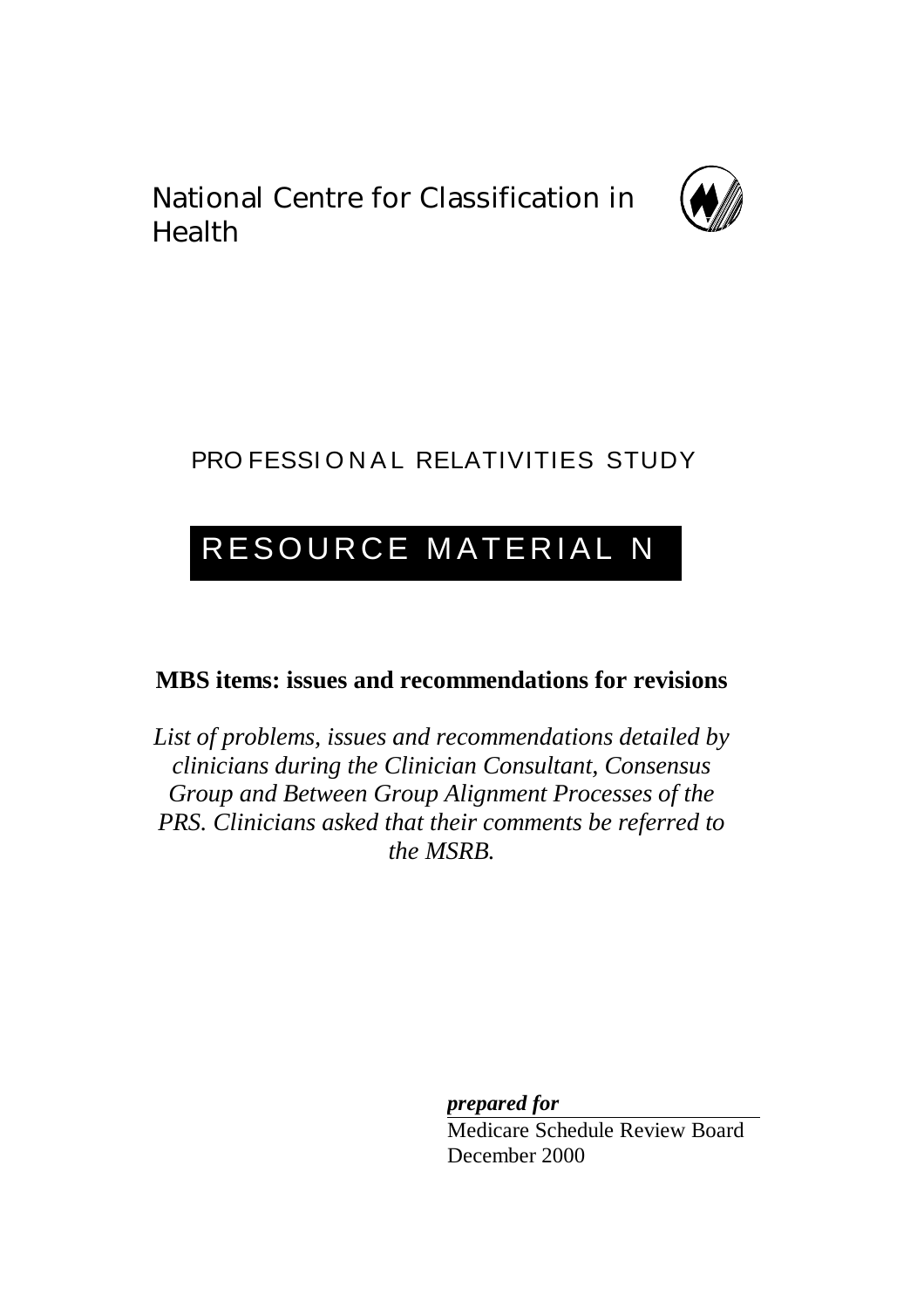| <b>MBS Item</b> | <b>Clinician Comment</b>                                                                                                                                                                                                                                                                                                                                                     | <b>STAGE</b>    | <b>Specialty</b>             | <b>Source/Date</b>                                                                 |
|-----------------|------------------------------------------------------------------------------------------------------------------------------------------------------------------------------------------------------------------------------------------------------------------------------------------------------------------------------------------------------------------------------|-----------------|------------------------------|------------------------------------------------------------------------------------|
| 110             | Item 110 disadvantages providers of long complex consultants. Many initial consultants involving<br>the family of a child with malignancy extend beyond 90 minutes.                                                                                                                                                                                                          | $\overline{CG}$ | Paediatric Oncology          | Letter from Aust And NZ Childrens<br>Cancer Study Group Inc To NCCH 23<br>Oct 1998 |
| 116             | Item 116 is used for all subsequent attendance's for five to seven years after referral in paediatric<br>haematology oncology practice. Relapses, complications, explanation of complex results and<br>answering parent questions frequently results in consultation time of 45 minutes or more. A fee of<br>\$56.00 is ridiculous for the time, stress and effort involved. | CG              | Paediatric Oncology          | Letter from Aust And NZ Childrens<br>Cancer Study Group Inc To NCCH 23<br>Oct 1998 |
| 11000           | ECG-The actual test performed by scientist/technician. Doctor comments on clinical significance<br>of result. Equipment and disposables are expensive.                                                                                                                                                                                                                       | <b>CC</b>       | Neurology                    |                                                                                    |
| 11003           | ECG-The actual test performed by scientist/technician. Doctor comments on clinical significance<br>of result. Equipment and disposables are expensive.                                                                                                                                                                                                                       | <b>CC</b>       | Neurology                    |                                                                                    |
| 11006           | ECG-The actual test performed by scientist/technician. Doctor comments on clinical significance<br>of result. Equipment and disposables are expensive.                                                                                                                                                                                                                       | <b>CC</b>       | Neurology                    |                                                                                    |
| 11012           | Neuromuscular electrodiagnosis. Tests often done with assisting scientist. Time estimates based<br>on single handed work by doctor.                                                                                                                                                                                                                                          | <b>CC</b>       | Neurology                    |                                                                                    |
| 11015           | Neuromuscular electrodiagnosis. Tests often done with assisting scientist. Time estimates based<br>on single handed work by doctor.                                                                                                                                                                                                                                          | <b>CC</b>       | Neurology                    |                                                                                    |
| 11018           | Neuromuscular electrodiagnosis. Tests often done with assisting scientist. Time estimates based<br>on single handed work by doctor.                                                                                                                                                                                                                                          | <b>CC</b>       | Neurology                    |                                                                                    |
| 11021           | Neuromuscular electrodiagnosis. Tests often done with assisting scientist. Time estimates based<br>on single handed work by doctor.                                                                                                                                                                                                                                          | <b>CC</b>       | Neurology                    |                                                                                    |
| 11024           | CNS evoked response. Rating based on procedure in OT under GA. Nil if no GA.                                                                                                                                                                                                                                                                                                 | CС              | Paediatric Medicine          |                                                                                    |
| 11024           | CNS evoked responses. Test involves large amount of scientist time.                                                                                                                                                                                                                                                                                                          | $\overline{cc}$ | Neurology                    |                                                                                    |
| 11206           | Electroretinography or electro- oculography. Never performed.                                                                                                                                                                                                                                                                                                                | $\overline{cc}$ | Neurology                    |                                                                                    |
| 11209           | Electroretinography or electro- oculography. Never performed.                                                                                                                                                                                                                                                                                                                | CC              | Neurology                    |                                                                                    |
| 11300           | CNS evoked responses. Test involves large amount of scientist time.                                                                                                                                                                                                                                                                                                          | $\overline{cc}$ | Neurology                    |                                                                                    |
| 11333           | Caloric tests and Electronystagmography usually done by ENT surgeons.                                                                                                                                                                                                                                                                                                        | $\overline{cc}$ | Neurology                    |                                                                                    |
| 11339           | Caloric tests and Electronystagmography usually done by ENT surgeons.                                                                                                                                                                                                                                                                                                        | $\overline{cc}$ | Neurology                    |                                                                                    |
| 11500           | Bronchospirometry."Normally done by Thoracic Physician."                                                                                                                                                                                                                                                                                                                     | cc              | Cardiology                   |                                                                                    |
| 11509           | This is a technician item - needs to be considered by the practice costs study.                                                                                                                                                                                                                                                                                              | CG              | Thoracic Medicine/Paediatric | CG Meeting                                                                         |
|                 | CG: Technician item - needs practice costs study to consider.                                                                                                                                                                                                                                                                                                                |                 | Medicine                     |                                                                                    |
| 11603           | Not General Surgery. Medical Imaging.                                                                                                                                                                                                                                                                                                                                        | CC              | Upper GI Surg                |                                                                                    |
| 11603           | Exam of peripheral vessels at rest. Very limited to Endocrinology.                                                                                                                                                                                                                                                                                                           | $\overline{cc}$ | Endocrinology                |                                                                                    |
| 11606           | Examination of peripheral vessels at rest. All of these items are not performed by physician,<br>usually by nurse.                                                                                                                                                                                                                                                           | $\overline{cc}$ | Geriatric Medicine           |                                                                                    |
| 11606           | 2 examinations of Peripheral vessels at rest. Irrelevant items, not done by Consultant.                                                                                                                                                                                                                                                                                      | CC              | <b>General Medicine</b>      |                                                                                    |
| 11606           | Exam of peripheral vessels at rest. > 2. ? Relevance to endocrinology.                                                                                                                                                                                                                                                                                                       | $\overline{cc}$ | Endocrinology                |                                                                                    |
| 11700           | 12 lead ECG-Inappropriate for Nephrologists to do and report own tracings                                                                                                                                                                                                                                                                                                    | CC              | <b>Renal Medicine</b>        |                                                                                    |
| 11701           | Twelve lead ECG. Ranking on basis of reports.                                                                                                                                                                                                                                                                                                                                | $\overline{cc}$ | Endocrinology                |                                                                                    |
| 11800           | Oesohageal Motility Test. Not an operative procedure. CMBS fee includes capital and staff. Rating CC / CG<br>considers only physician component<br>CG: Mostly done by technician.                                                                                                                                                                                            |                 | Gastroenterology             |                                                                                    |
| 11810           | Gastro-oesph. Reflux Disease. Not operative procedure. CMBS fee includes capital and staff.<br>Rating considers only physician component.                                                                                                                                                                                                                                    | cc              | Gastroenterology             |                                                                                    |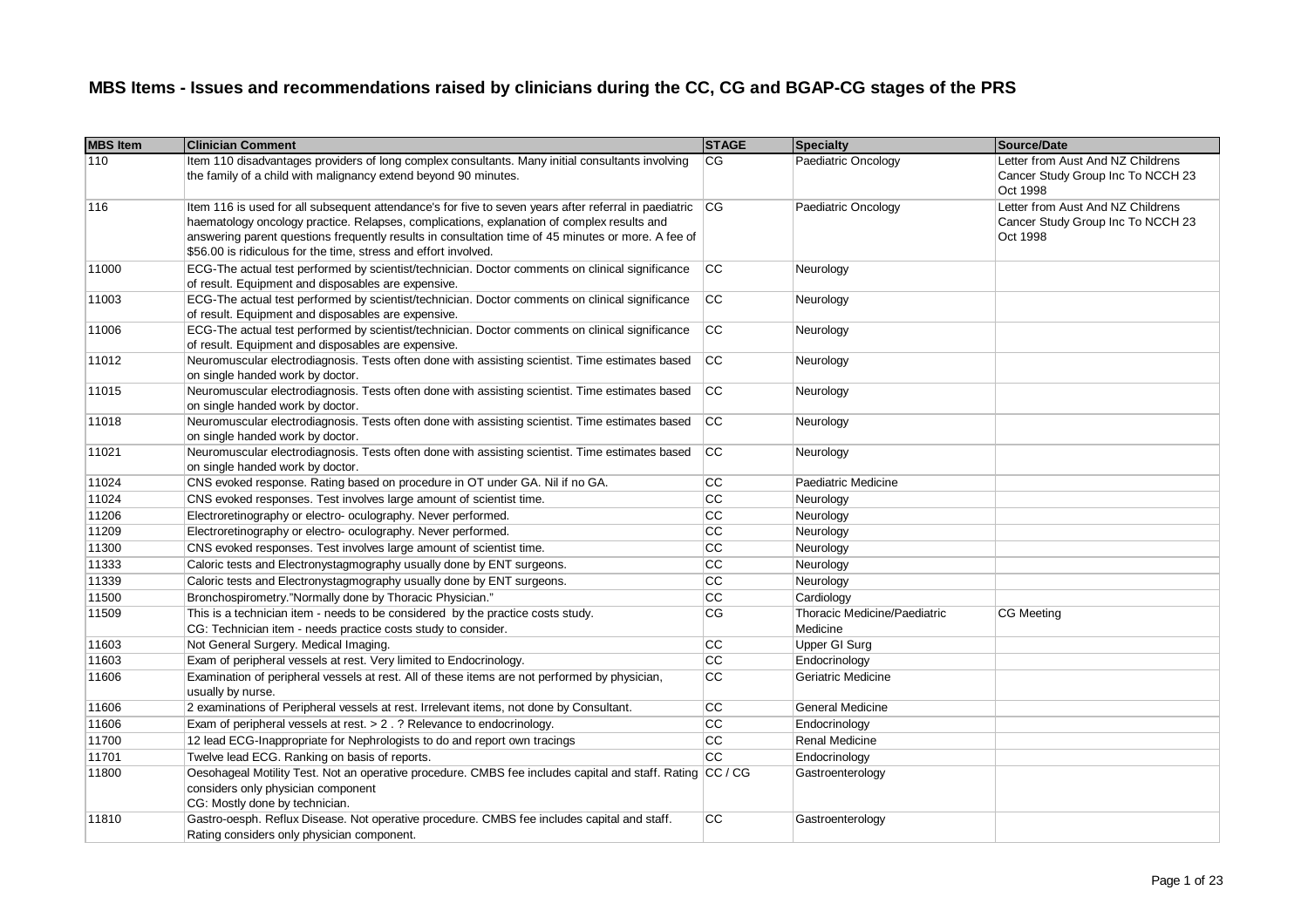| <b>MBS</b> Item | <b>Clinician Comment</b>                                                                                                                                                                                                                                                                                                        | <b>STAGE</b>    | Specialty                                                        | Source/Date                                    |
|-----------------|---------------------------------------------------------------------------------------------------------------------------------------------------------------------------------------------------------------------------------------------------------------------------------------------------------------------------------|-----------------|------------------------------------------------------------------|------------------------------------------------|
| 12012           | Epicutaneous patch testing. Main time is in pre service consultation, taking detailed history and<br>investigating the makeup of various preparations, to determine allergins to test for. Pre service<br>time: includes research into which products contain which allergins.                                                  | <b>CC</b>       | Dermatology                                                      |                                                |
| 12015           | Epicutaneous patch testing. Main time is in pre service consultation, taking detailed history and<br>investigating the makeup of various preparations, to determine allergins to test for. Pre service<br>time: includes research into which products contain which allergins.                                                  | <b>CC</b>       | Dermatology                                                      |                                                |
| 12018           | Epicutaneous patch testing. Main time is in pre service consultation, taking detailed history and<br>investigating the makeup of various preparations, to determine allergins to test for. Pre service<br>time: includes research into which products contain which allergins.                                                  | cc              | Dermatology                                                      |                                                |
| 12021           | Epicutaneous patch testing. Main time is in pre service consultation, taking detailed history and<br>investigating the makeup of various preparations, to determine allergins to test for. Pre service<br>time: includes research into which products contain which allergins.                                                  | cc              | Dermatology                                                      |                                                |
| 12203           | Post time does not include staging by technicians but does include detailed review of the study and CG<br>reporting.                                                                                                                                                                                                            |                 | <b>Thoracic Medicine/Paediatric</b><br>Medicine                  | <b>CG Meeting</b>                              |
| 12207           | Post time does not include staging by technicians but does include detailed review of the study and CG<br>reporting.                                                                                                                                                                                                            |                 | Thoracic Medicine/Paediatric<br>Medicine                         | <b>CG Meeting</b>                              |
| 12306           | Bone Densitometry - All of these items are not performed by Physician, usually by nurse.                                                                                                                                                                                                                                        | cc              | Geriatric Medicine                                               |                                                |
| 12306           | Bone densitometry. Irrelevant items, not done by Consultant.                                                                                                                                                                                                                                                                    | $\overline{cc}$ | General Medicine                                                 |                                                |
| 12306           | Bone densitometry. Done by Radiologists/Nuclear Medicine. Endocrinologists interpret report.                                                                                                                                                                                                                                    | CC              | Endocrinology                                                    |                                                |
| 12312           | Bone Densitometry - All of these items are not performed by physician, usually by nurse.                                                                                                                                                                                                                                        | <b>CC</b>       | Geriatric Medicine                                               |                                                |
| 12312           | Bone densitometry. Irrelevant items, not done by Consultant.                                                                                                                                                                                                                                                                    | $\overline{cc}$ | <b>General Medicine</b>                                          |                                                |
| 12312           | Bone densitometry. Done by Radiologists/Nuclear Medicine. Endocrinologists interpret report.                                                                                                                                                                                                                                    | cc              | Endocrinology                                                    |                                                |
| 12315           | Bone densitometry. Irrelevant items, not done by Consultant.                                                                                                                                                                                                                                                                    | cc              | <b>General Medicine</b>                                          |                                                |
| 12315           | Bone densitometry. Done by Radiologists/Nuclear Medicine. Endocrinologists interpret report.                                                                                                                                                                                                                                    | cc              | Endocrinology                                                    |                                                |
| 12321           | Bone densitometry. Done by Radiologists/Nuclear Medicine. Endocrinologists interpret report.                                                                                                                                                                                                                                    | <b>CC</b>       | Endocrinology                                                    |                                                |
| 12521           | Should be in diagnostic imaging.                                                                                                                                                                                                                                                                                                | CG              | General Med                                                      |                                                |
| 12533           | Carbon labelled urea breath test. Not operative procedure. Rating for physician component. C-13<br>capital costing not adequately addressed in CMBS.<br>NCCH Note: 2 mins intra time given for Nuclear Medicine and remote providers.                                                                                           |                 | CC / BGAP-CG Gastroenterology / Thor & Paed Med /<br>General Med |                                                |
| 13103           | Haemodialysis supervision. When Physician is needed to be in attendance, the case is<br>complicated and patient is demanding of time and skill.                                                                                                                                                                                 | <b>CC</b>       | Renal Medicine                                                   |                                                |
| 13103           | Supervision in hospital by a medical specialist of - haemodialysis, haemofiltration,<br>haeomoperfusion or peritoneal dialysis- This item should also include supervision of satellite<br>haemodialysis.<br>NB: This time has been estimated on the basis that the item will only be charged once a month by<br>Nephrologidsts. | CC / CG         | Cardiology / Renal Med / ICU                                     | Letter from Aust & NZ society of<br>Nephrology |
| 13106           | Declotting of an arteriovenous shunt. No longer clinically relevant.                                                                                                                                                                                                                                                            | <b>CC</b>       | Renal Medicine                                                   | Letter from Aust & NZ society of<br>Nephrology |
| 13106           | Declotting arteriovenous shunt. Item rarely done.                                                                                                                                                                                                                                                                               | CC              | Renal Medicine                                                   |                                                |
| 13203           | Ovulation monitoring. Difficult to estimate time.                                                                                                                                                                                                                                                                               | $\overline{cc}$ | Obstetrics and gynaecology                                       |                                                |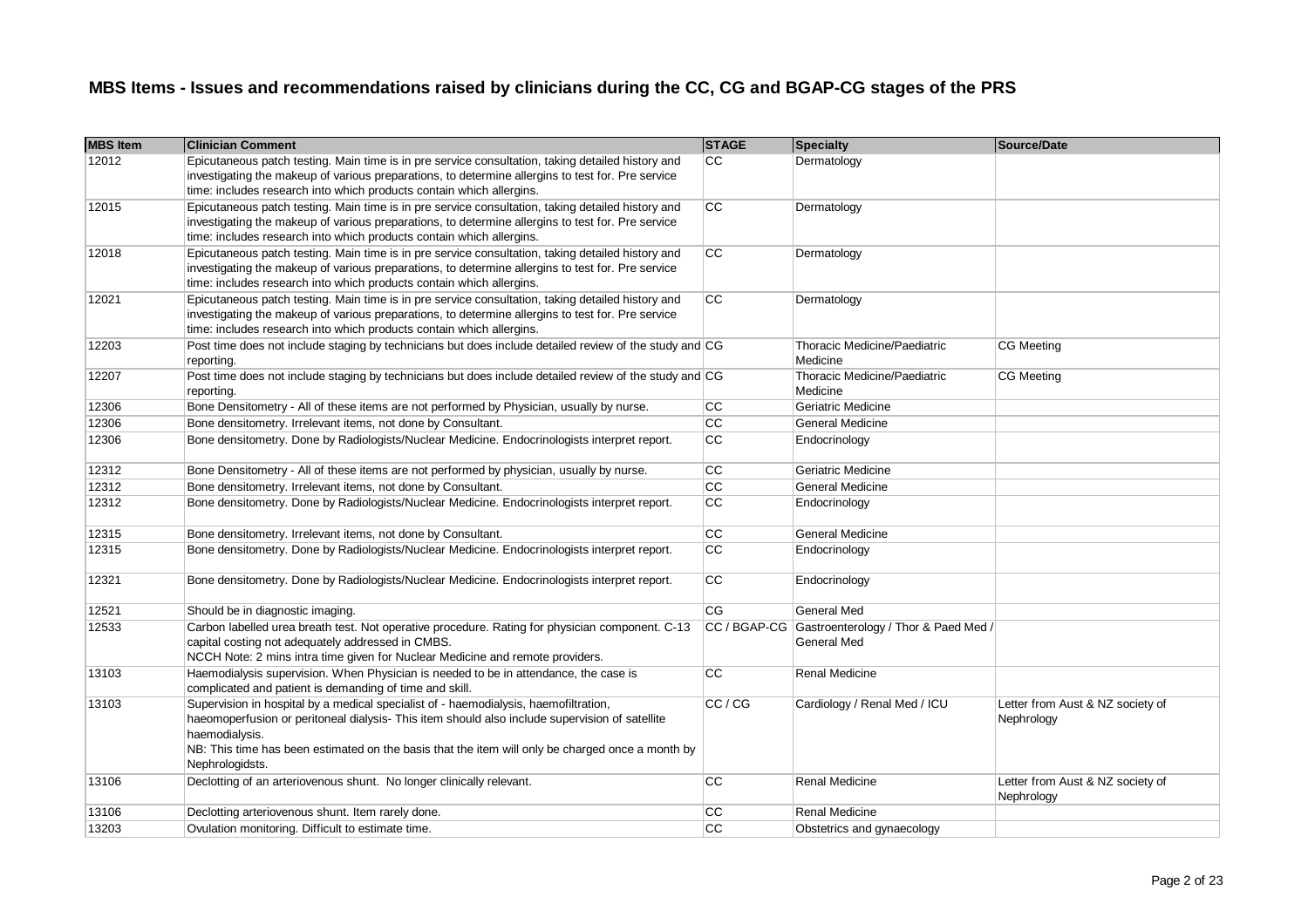| <b>MBS</b> Item | <b>Clinician Comment</b>                                                                                                                                                                                                                                                                                                   | <b>STAGE</b> | Specialty                                  | Source/Date                  |
|-----------------|----------------------------------------------------------------------------------------------------------------------------------------------------------------------------------------------------------------------------------------------------------------------------------------------------------------------------|--------------|--------------------------------------------|------------------------------|
| 13300           | This descriptor needs review as procedure varies according to the vein used.                                                                                                                                                                                                                                               | CG           | Thoracic Medicine/Paediatric<br>Medicine   | <b>CG Meeting</b>            |
| 13312           | Collection of blood for pathology by femoral or external jugular vein puncture. "Not recommended<br>practice."                                                                                                                                                                                                             | CC           | Paediatric Medicine                        |                              |
| 13500           | Gastric hypothermia. Procedure of no clinical value. Only 4 procedures done 1996/7.                                                                                                                                                                                                                                        | cc           | Gastroenterology                           |                              |
| 13503           | Gastric hypothermia. Not recommended for rating. Only 1 procedure done 1996/7.                                                                                                                                                                                                                                             | cc           | Gastroenterology                           |                              |
| 13506           | Gastro-oesophageal balloon intubation. Anaesthesia usually required. Mostly cared for in ICU.<br>Does not include pre-procedure consultation.                                                                                                                                                                              | cc           | Gastroenterology                           |                              |
| 13703           | The time estimates provided for the PRS apply specifically to physician time, but it is conditional<br>that this procedure be recognised to be absolutely dependant on a requirement for nursing<br>assistance to perform the procedure. The cost for which must be compenstated for in the final<br>costing for the item. | CG           | Clinical haematology                       | Letter to NCCH dated 22.2.99 |
| 13706           | The time estimates provided for the PRS apply specifically to physician time, but it is conditional<br>that this procedure be recognised to be absolutely dependant on a requirement for nursing<br>assistance to perform the procedure, the cost for which must be compenstated for in the final<br>costing for the item. | CG           | Clinical haematology                       | Letter to NCCH dated 22.2.99 |
| 13709           | The time estimates provided for the PRS apply specifically to physician time, but it is conditional<br>that this procedure be recognised to be absolutely dependant on a requirement for nursing<br>assistance to perform the procedure, the cost for which must be compenstated for in the final<br>costing for the item. | CG           | Clinical haematology                       | Letter to NCCH dated 22.2.99 |
| 13839           | Need an additional item for peripheral arterial cannulation.                                                                                                                                                                                                                                                               | CG           | Thoracic Medicine/Paediatric<br>Medicine   | <b>CG Meeting</b>            |
| 13915           | Chemotherapy administration. "Rated as if doctor inserts IV needle- usually performed by<br>oncology nurse under supervision."                                                                                                                                                                                             | cc           | <b>Medical Oncology</b>                    |                              |
| 13915           | The time estimates provided for the PRS apply specifically to physician time, but it is conditional<br>that this procedure be recognised to be absolutely dependant on a requirement for nursing<br>assistance to perform the procedure. The cost for which must be compenstated for in the final<br>costing for the item. | CG           | Clinical haematology                       | Letter to NCCH dated 22.2.99 |
| 13918           | Chemotherapy administration. "Rated as if doctor inserts IV needle- usually performed by<br>oncology nurse under supervision."                                                                                                                                                                                             | CC           | <b>Medical Oncology</b>                    |                              |
| 13918           | Intravenous infusion of Chemotherapy. All of these items are not performed by physician, usually<br>by nurse.                                                                                                                                                                                                              | <b>CC</b>    | Geriatric Medicine                         |                              |
| 13918           | The time estimates provided for the PRS apply specifically to physician time, but it is conditional<br>that this procedure be recognised to be absolutely dependant on a requirement for nursing<br>assistance to perform the procedure. The cost for which must be compenstated for in the final<br>costing for the item. | <b>CG</b>    | Clinical haematology                       | Letter to NCCH dated 22.2.99 |
| 13921           | Items 13915, 13918, 13706 & 13924. Administration of Chemotherapy items - Times provided for CG<br>PRS are conditional on having full access to professional nurse support.                                                                                                                                                |              | Medical Oncology / Clinical<br>Haematology | <b>CG Meeting</b>            |
| 13921           | Chemotherapy administration. "Rated as if doctor inserts IV needle- usually performed by<br>oncology nurse under supervision."                                                                                                                                                                                             | cc           | <b>Medical Oncology</b>                    |                              |
| 13921           | The time estimates provided for the PRS apply specifically to physician time, but it is conditional<br>that this procedure be recognised to be absolutely dependant on a requirement for nursing<br>assistance to perform the procedure. The cost for which must be compenstated for in the final<br>costing for the item. | <b>CG</b>    | Clinical haematology                       | Letter to NCCH dated 22.2.99 |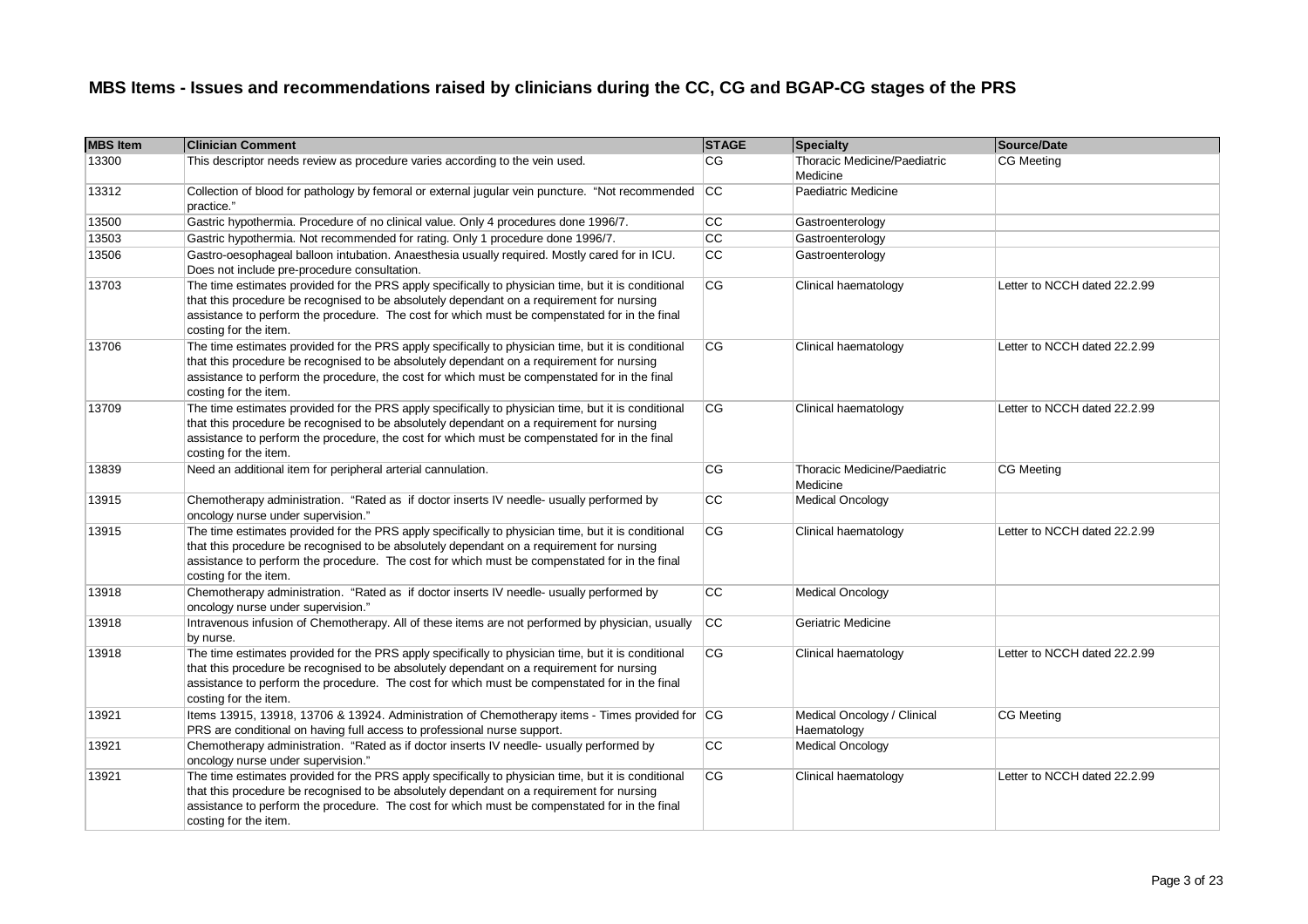| <b>MBS</b> Item | <b>Clinician Comment</b>                                                                                                                                                                                                                                                                                                                   | <b>STAGE</b> | Specialty               | Source/Date                  |
|-----------------|--------------------------------------------------------------------------------------------------------------------------------------------------------------------------------------------------------------------------------------------------------------------------------------------------------------------------------------------|--------------|-------------------------|------------------------------|
| 13924           | Chemotherapy administration. "Rated as if doctor inserts IV needle- usually performed by<br>oncology nurse under supervision."                                                                                                                                                                                                             | СC           | <b>Medical Oncology</b> |                              |
| 13924           | The time estimates provided for the PRS apply specifically to physician time, but it is conditional<br>that this procedure be recognised to be absolutely dependant on a requirement for nursing<br>assistance to perform the procedure, the cost for which must be compenstated for in the final<br>costing for the item.                 | CG           | Clinical haematology    | Letter to NCCH dated 22.2.99 |
| 13927           | Push or Infusion of Chemotherapy. All of these items are not performed by physician, usually by<br>nurse.                                                                                                                                                                                                                                  | <b>CC</b>    | Geriatric Medicine      |                              |
| 13930           | Chemotherapy administration." Intra-arterial infusion needle usually inserted by radiologist or<br>surgeon."                                                                                                                                                                                                                               | СC           | <b>Medical Oncology</b> |                              |
| 13933           | Chemotherapy administration. "Intra-arterial infusion needle usually inserted by radiologist or<br>surgeon."                                                                                                                                                                                                                               | СC           | <b>Medical Oncology</b> |                              |
| 13936           | Chemotherapy administration. "Intra-arterial infusion needle usually inserted by radiologist or<br>surgeon."                                                                                                                                                                                                                               | СC           | <b>Medical Oncology</b> |                              |
| 13936           | Infusion of Chemotherapy. All of these items are not performed by physician, usually by nurse.                                                                                                                                                                                                                                             | СC           | Geriatric Medicine      |                              |
| 13939           | Chemotherapy administration. "Rated as if doctor inserts IV needle- usually performed by<br>oncology nurse under supervision."                                                                                                                                                                                                             | СC           | <b>Medical Oncology</b> |                              |
| 13942           | Chemotherapy administration. "Rated as if doctor inserts IV needle- usually performed by<br>oncology nurse under supervision."                                                                                                                                                                                                             | cc           | <b>Medical Oncology</b> |                              |
| 13945           | Chemotherapy administration. "Rated as if doctor inserts IV needle- usually performed by<br>oncology nurse under supervision."                                                                                                                                                                                                             | cc           | <b>Medical Oncology</b> |                              |
| 14050           | PUVA Therapy. Risk: PUVA burns one of most common reasons for medico legal claims against<br>dermatologists in USA. Significant skin cancer risk with long term therapy.                                                                                                                                                                   | cc           | Dermatology             |                              |
| 14053           | PUVA Therapy. Risk: PUVA burns one of most common reasons for medico legal claims against<br>dermatologists in USA. Significant skin cancer risk with long term therapy.                                                                                                                                                                   | cc           | Dermatology             |                              |
| 14100           | For all laser items, intraservice times vary considerably depending on the type of laser used-<br>averages have been used. The faster lasers cost more, ie, overlap with practice costs. All are<br>assumed to be done under local anaesthesia, except 14115, 14130 & 14132, performed by the<br>Dermatologist.                            | CC           | Dermatology             |                              |
| 14100           | Laser photocoagulation. Pre service times for item numbers for vascular laser work are greater for CC<br>the first 6 treatments, as the first treatment requires detailed explanation to the patient - that extra<br>time has been averaged out over the first 6 treatments. This is not necessary for the 7th &<br>subsequent treatments. |              | Dermatology             |                              |
| 14103           | For all laser items, intraservice times vary considerably depending on the type of laser used-<br>averages have been used. The faster lasers cost more, ie, overlap with practice costs. All are<br>assumed to be done under local anaesthesia, except 14115, 14130 & 14132, performed by the<br>dermatologist.                            | cc           | Dermatology             |                              |
| 14106           | For all laser items, intraservice times vary considerably depending on the type of laser used-<br>averages have been used. The faster lasers cost more, ie, overlap with practice costs. All are<br>assumed to be done under local anaesthesia, except 14115, 14130 & 14132, performed by the<br>Dermatologist.                            | CC           | Dermatology             |                              |
| 14109           | For all laser items, intraservice times vary considerably depending on the type of laser used-<br>averages have been used. The faster lasers cost more, ie, overlap with practice costs. All are<br>assumed to be done under local anaesthesia, except 14115, 14130 & 14132, performed by the<br>Dermatologist.                            | CC           | Dermatology             |                              |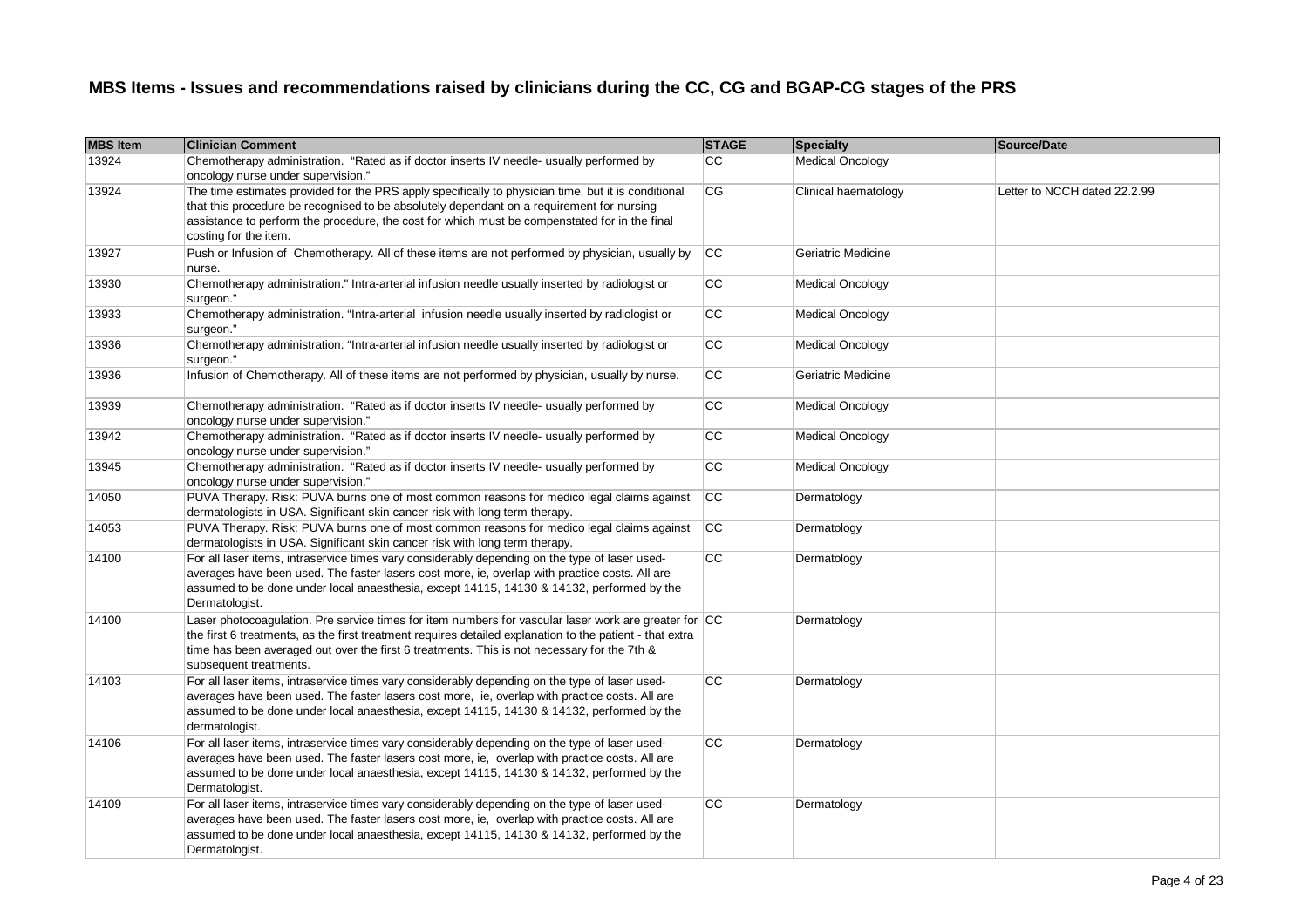| <b>MBS Item</b> | <b>Clinician Comment</b>                                                                                                                                                                                                                                                                                         | <b>STAGE</b> | Specialty                 | Source/Date       |
|-----------------|------------------------------------------------------------------------------------------------------------------------------------------------------------------------------------------------------------------------------------------------------------------------------------------------------------------|--------------|---------------------------|-------------------|
| 14112           | For all laser items, intraservice times vary considerably depending on the type of laser used-<br>averages have been used. The faster lasers cost more, ie, overlap with practice costs. All are<br>assumed to be done under local anaesthesia, except 14115, 14130 & 14132, performed by the<br>Dermatologist.  | CC.          | Dermatology               |                   |
| 14115           | For all laser items, intraservice times vary considerably depending on the type of laser used-<br>averages have been used. The faster lasers cost more, ie, overlap with practice costs. All are<br>assumed to be done under local anaesthesia, except 14115, 14130 & 14132, performed by the<br>Dermatologist.  | CC           | Dermatology               |                   |
| 14118           | For all laser items, intraservice times vary considerably depending on the type of laser used-<br>averages have been used. The faster lasers cost more, ie, overlap with practice costs. All are<br>assumed to be done under local anaesthesia, except 14115, 14130 & 14132, performed by the<br>Dermatologist.  | CC           | Dermatology               |                   |
| 14120           | For all laser items, intraservice times vary considerably depending on the type of laser used-<br>averages have been used. The faster lasers cost more, ie, overlap with practice costs. All are<br>assumed to be done under local anaesthesia, except 14115, 14130 & 14132, performed by the<br>dermatologist.  | <b>CC</b>    | Dermatology               |                   |
| 14122           | For all laser items, intraservice times vary considerably depending on the type of laser used-<br>averages have been used. The faster lasers cost more \$ ie overlap with practice costs. All are<br>assumed to be done under local anaesthesia, except 14115, 14130 & 14132, performed by the<br>Dermatologist. | CC           | Dermatology               |                   |
| 14124           | For all laser items, intraservice times vary considerably depending on the type of laser used-<br>averages have been used. The faster lasers cost more, ie, overlap with practice costs. All are<br>assumed to be done under local anaesthesia, except 14115, 14130 & 14132, performed by the<br>Dermatologist.  | <b>CC</b>    | Dermatology               |                   |
| 14126           | For all laser items, intraservice times vary considerably depending on the type of laser used-<br>averages have been used. The faster lasers cost more, ie, overlap with practice costs. All are<br>assumed to be done under local anaesthesia, except 14115, 14130 & 14132, performed by the<br>Dermatologist.  | <b>CC</b>    | Dermatology               |                   |
| 14128           | For all laser items, intraservice times vary considerably depending on the type of laser used-<br>averages have been used. The faster lasers cost more, ie, overlap with practice costs. All are<br>assumed to be done under local anaesthesia, except 14115, 14130 & 14132, performed by the<br>Dermatologist.  | <b>CC</b>    | Dermatology               |                   |
| 14130           | For all laser items, intraservice times vary considerably depending on the type of laser used-<br>averages have been used. The faster lasers cost more, ie, overlap with practice costs. All are<br>assumed to be done under local anaesthesia, except 14115, 14130 & 14132, performed by the<br>Dermatologist.  | <b>CC</b>    | Dermatology               |                   |
| 14132           | For all laser items, intraservice times vary considerably depending on the type of laser used-<br>averages have been used. The faster lasers cost more, ie, overlap with practice costs. All are<br>assumed to be done under local anaesthesia, except 14115, 14130 & 14132, performed by the<br>Dermatologist.  | CC           | Dermatology               |                   |
| 14206           | Hormone or living tissue implantation. All of these items are not performed by physician, usually by $ CC $<br>nurse.                                                                                                                                                                                            |              | Geriatric Medicine        |                   |
| 15000           | Superficial radiotherapy. Several medico legal suits recently in Australia.                                                                                                                                                                                                                                      | CC           | Dermatology               |                   |
| 15003           | Superficial radiotherapy. Several medico legal suits recently in Australia.                                                                                                                                                                                                                                      | <b>CC</b>    | Dermatology               |                   |
| 15203           | Need new item for replanning - need to review items for treatment checks.                                                                                                                                                                                                                                        | <b>CG</b>    | <b>Radiation Oncology</b> | <b>CG Meeting</b> |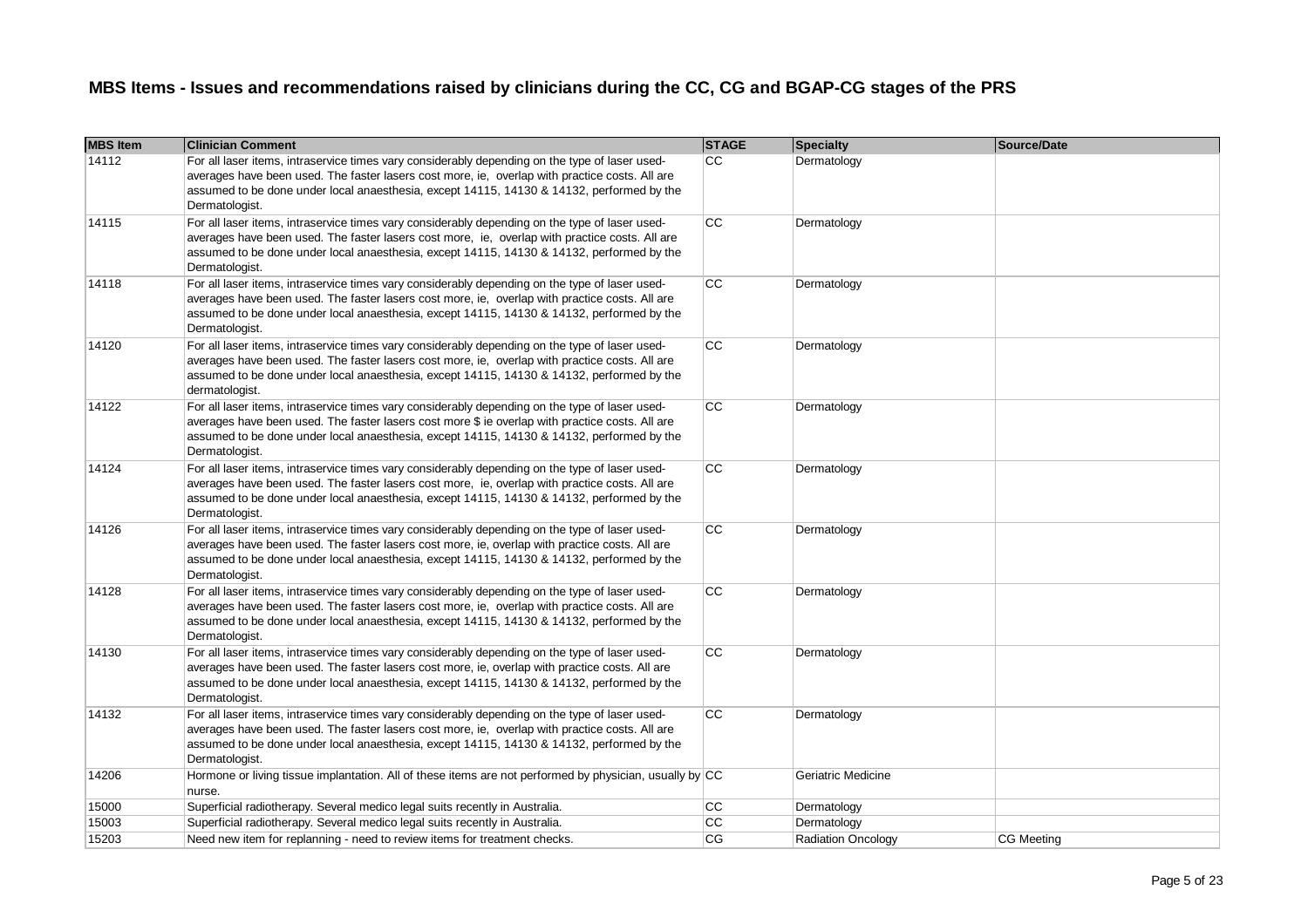| <b>MBS</b> Item | <b>Clinician Comment</b>                                                                                                                                                                                                                                                                                                                                         | <b>STAGE</b>   | <b>Specialty</b>                                    | Source/Date                                            |
|-----------------|------------------------------------------------------------------------------------------------------------------------------------------------------------------------------------------------------------------------------------------------------------------------------------------------------------------------------------------------------------------|----------------|-----------------------------------------------------|--------------------------------------------------------|
| 15500           | Planning - grounds for 4th level. MBS does not address clincial aspects of planning in pre and<br>post time.                                                                                                                                                                                                                                                     | CG             | <b>Radiation Oncology</b>                           | <b>CG</b> Meeting                                      |
| 15506           | More accurate to split into level 3 and 4 for re rating (level 4 should cover more complex<br>planning).                                                                                                                                                                                                                                                         | CG             | <b>Radiation Oncology</b>                           | CG Meeting                                             |
| 15518           | Important: For PRS, time for this service is total time and not face to face time with patient                                                                                                                                                                                                                                                                   | CG             | <b>Radiation Oncology</b>                           | CG Meeting                                             |
| 15521           | Important: For PRS, time for this service is total time and not face to face time with patient.                                                                                                                                                                                                                                                                  | CG             | <b>Radiation Oncology</b>                           | CG Meeting                                             |
| 15524           | Important: For PRS, time for this service is total time and not face to face time with patient. Also<br>need 4th level of dosimetry. Should split into two items as wide variation in use of this item for<br>different treatments.                                                                                                                              | CG             | <b>Radiation Oncology</b>                           | <b>CG Meeting</b>                                      |
| 15527           | Important: For PRS, time for this service is total time and not face to face time with patient.                                                                                                                                                                                                                                                                  | CG             | <b>Radiation Oncology</b>                           | CG Meeting                                             |
| 15530           | Important: For PRS, time for this service is total time and not face to face time with patient.                                                                                                                                                                                                                                                                  | CG             | <b>Radiation Oncology</b>                           | CG Meeting                                             |
| 15533           | Important: For PRS, time for this service is total time and not face to face time with patient.                                                                                                                                                                                                                                                                  | CG             | <b>Radiation Oncology</b>                           | CG Meeting                                             |
| 15600           | Dr Haper noted that item 15600 was an anomaly, as it combined consultation, procedure and<br>follow-up, being a whole-day process.                                                                                                                                                                                                                               | BGAP-CG        | Radiation Oncology / Med Onc/Clin<br>Haem           |                                                        |
| 16519           | Need to split item (CGPI feels item is artificial).                                                                                                                                                                                                                                                                                                              | CG             | General Practice/Emergency<br>Medicine              | CG Meetings and teleconferences Nov<br>1998 - May 1999 |
| 30000           | Operative procedure on tissue, organ etc. Too broad to rate.                                                                                                                                                                                                                                                                                                     | CС             | Obstetrics and gynaecology                          |                                                        |
| 30014           | Extensive burns, dressing. "Extensive not defined. Should be greater than 10%."                                                                                                                                                                                                                                                                                  | cc             | <b>Plastic Surg</b>                                 |                                                        |
| 30020           | Burns excision under GA. Aftercare very variable.                                                                                                                                                                                                                                                                                                                | cc             | Upper GI Surg                                       |                                                        |
| 30023           | Soft tissue wound, deep or extensively contaminated, debridement. "Deep or extensively<br>contaminated not defined, but presumably deeper than skin & obviously dirty or caused by<br>contaminated object."<br>Need to split item into big wound (plastic surg) and little wound (orthop surg).<br>NCCH note: ranked and rated on average of big & little wound. |                | CC / BGAP-CG   Plastic Surg / NeuroSurg/Orthop Surg |                                                        |
| 30023           | Debridement of soft tissue wound. Time depends on size of wound.                                                                                                                                                                                                                                                                                                 | CC.            | Orthopeadic Surg                                    |                                                        |
| 30042           | Skin /subcutaneous tissue/mucous membrane, repair of recent wound. "Exploration for damage to CC<br>deeper structures essential. Should be classed in layers."                                                                                                                                                                                                   |                | <b>Plastic Surg</b>                                 |                                                        |
| 30055           | Wounds dressing under GA. "Mainly necessary in kids. Parents need explanation and education."                                                                                                                                                                                                                                                                    | CC             | <b>Plastic Surg</b>                                 |                                                        |
| 30058           | Post op haemmorrhage, control under GA. Very variable.                                                                                                                                                                                                                                                                                                           | cc             | Upper GI Surg                                       |                                                        |
| 30087           | Dr FirkIn noted that a new description was needed for item 30087, since the times, (which had<br>been agreed to by Group 22), referred to a slightly different procedure which currently had no item<br>number. He stated that he would follow up on this with the AMA.                                                                                          | <b>BGAP-CG</b> | Radiation Oncology / Med Onc/Clin<br>Haem           |                                                        |
| 30093           | Needle biopsy of vertebra. Very difficult procedure.                                                                                                                                                                                                                                                                                                             | СC             | Orthopeadic Surg                                    |                                                        |
| 30096           | Scalene node biopsy. Requires complex knowledge of anatomy & risk of damage to major nerves<br>& vessels.                                                                                                                                                                                                                                                        | <b>CC</b>      | Upper GI Surg                                       |                                                        |
| 30099           | Sinus, excision of superficial tissue. "Much aftercare if left open. Risk / stress depends on<br>location."                                                                                                                                                                                                                                                      | <b>CC</b>      | Upper GI Surg                                       |                                                        |
| 30107           | Ganglion or small bursa, excision. "Always deeper than externally apparent and often closely<br>approximated to nerves."                                                                                                                                                                                                                                         | CC             | Upper GI Surg                                       |                                                        |
| 30165           | Lipectomy. "Explanation of limit of operative result takes time, ie post service."                                                                                                                                                                                                                                                                               | CC             | <b>Plastic Surg</b>                                 |                                                        |
| 30168           | Lipectomy. "Explanation of limit of operative result takes time, ie post service."                                                                                                                                                                                                                                                                               | CC             | <b>Plastic Surg</b>                                 |                                                        |
| 30174           | Patients are concerned re: risk, scarring, etc and need time for discussion and questions.                                                                                                                                                                                                                                                                       | CC             | <b>Plastic Surg</b>                                 |                                                        |
| 30177           | Lipectomy. "Symmetry, position of umbilicus & haemostasis all very important."                                                                                                                                                                                                                                                                                   | cc             | <b>Plastic Surg</b>                                 |                                                        |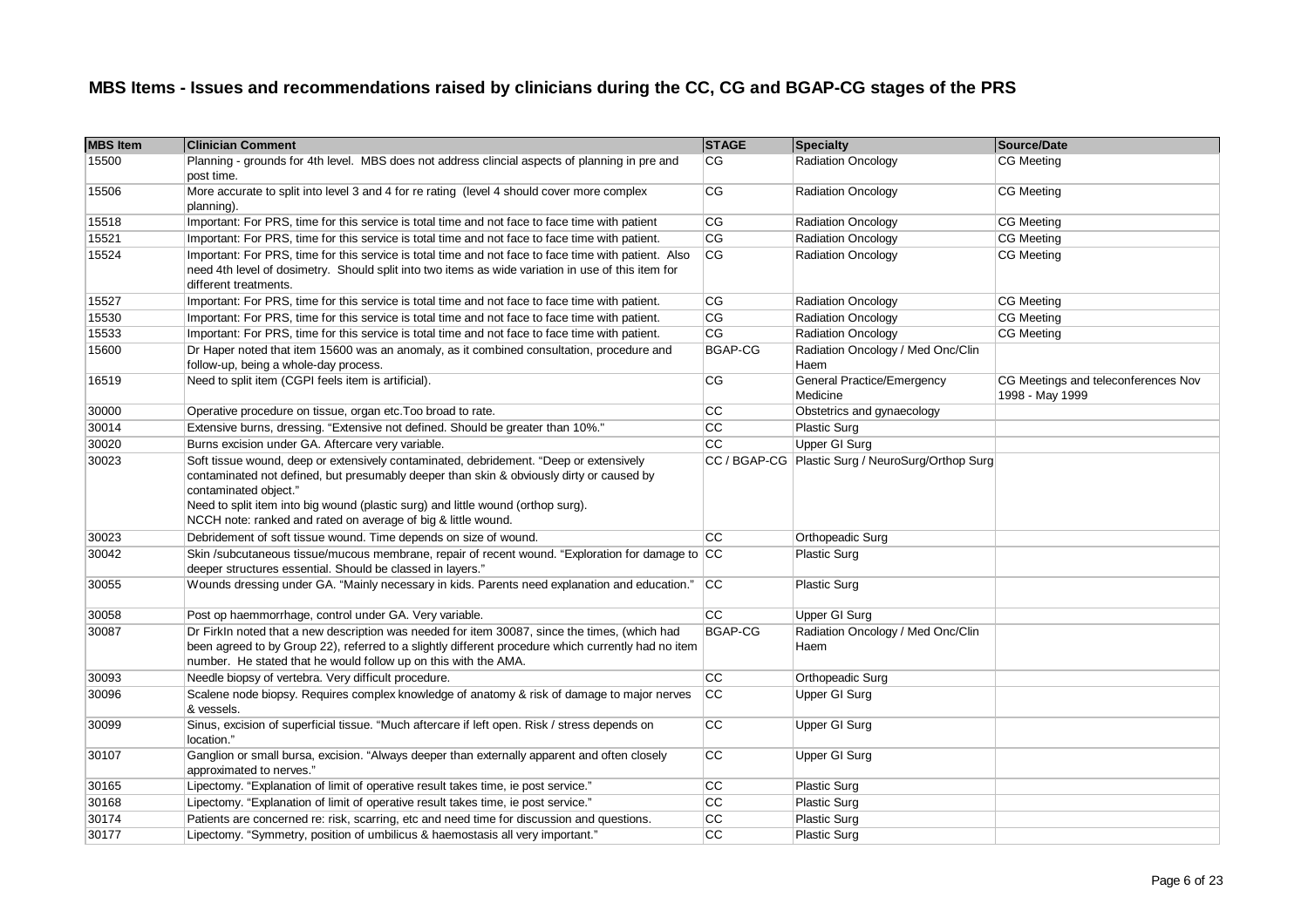| <b>MBS Item</b> | <b>Clinician Comment</b>                                                                                                                                                                                     | <b>STAGE</b>    | Specialty            | Source/Date                |
|-----------------|--------------------------------------------------------------------------------------------------------------------------------------------------------------------------------------------------------------|-----------------|----------------------|----------------------------|
| 30183           | Axillary hyperhidrosis, total excision of sweat bearing gland area. "Determining sweating area &<br>planning extent of excision is important."                                                               | CC              | <b>Plastic Surg</b>  |                            |
| 30192           | Premalignant skin lesions. Risk of scar unacceptable to patient.                                                                                                                                             | CС              | Dermatology          |                            |
| 30195           | Neoplastic Skin lesions. Knowing which lesion to treat. Risk of leaving pale scars. Potential<br>damage to underlying nerves and vessels.                                                                    | $\overline{cc}$ | Dermatology          |                            |
| 30196           | Skin cancer. Main skill is knowing which tumours will respond completely to this relatively<br>inexpensive method of treatment.                                                                              | cc              | Dermatology          |                            |
| 30202           | Skin cancer. Main skill is knowing which tumours will respond completely to this relatively<br>inexpensive method of treatment.                                                                              | СC              | Dermatology          |                            |
| 30203           | Skin cancer. Main skill is knowing which tumours will respond completely to this relatively<br>inexpensive method of treatment.                                                                              | cc              | Dermatology          |                            |
| 30205           | Skin cancer. Dr. Salmon and several colleagues feel this item is dubious and that cryotherapy<br>should not be used.                                                                                         | CC              | Dermatology          |                            |
| 30207           | Skin lesions. Skill in knowing which lesions will treat. Risks of causing atrophy and telangiactasia.                                                                                                        | <b>CC</b>       | Dermatology          |                            |
| 30213           | Starburst vessels, diathermy or sclerosant injection. Risk due to item being cosmetic procedure-<br>medicolegal implications for poor outcomes.                                                              | CC              | Dermatology          |                            |
| 30214           | Starburst vessels, diathermy or sclerosant injection. Risk due to item being cosmetic procedure-<br>medicolegal implications for poor outcomes.                                                              | <b>CC</b>       | Dermatology          |                            |
| 30229           | Muscle excision. "Aftercare extremely variable, according to indication and if wound left open.<br>Aftercare should be excluded from ranking."                                                               | cc              | Upper GI Surg        |                            |
| 30241           | Need to split item - difficult/not so difficult procedures.                                                                                                                                                  | CG              | Orthopeadic Surg     | <b>CG Meeting</b>          |
| 30250           | Parotid gland, total extirpation. "Particularly stressful procedure."                                                                                                                                        | cc              | Upper GI Surg        |                            |
| 30253           | Parotid gland, total extirpation. "Particularly stressful procedure."                                                                                                                                        | $\overline{cc}$ | <b>Upper GI Surg</b> |                            |
| 30253           | Parotid gland, tumour removal, with exposure of facial nerve. "Often time consuming with definite CC<br>risk of damage."                                                                                     |                 | Plastic Surg         |                            |
| 30255           | Submandibular ducts, removal, for surgical control of drooling. "Item should read "reposition of"<br>not removal."                                                                                           | <b>CC</b>       | <b>Plastic Surg</b>  |                            |
| 30266           | Salivary gland, removal of calculus. "Risk of damage to lingual nerve of concern."                                                                                                                           | CC              | Upper GI Surg        |                            |
| 30313           | Thyroglossal cyst, removal of. "This operation is not done by Paediatric Surgeons. The correct<br>operation for any thyroglossal remnant is complete removal of all of the track, covered by Item<br>30314." | CC/CG           | Paediatric Surg      | Letter to NCCH, 8 Jan 1998 |
| 30314           | See comment for 30313.                                                                                                                                                                                       | CC / CG         | Paediatric Surg      |                            |
| 30328           | Lymph glands of neck, radical excision. "Time taken reflects important structures that must be<br>found and conserved."                                                                                      | cc              | <b>Plastic Surg</b>  |                            |
| 30337           | Simple mastectomy, with/without frozen section biopsy.(Assist) "should be performed by a fully<br>qualified surgeon, so only one item number and fee should apply."                                          | <b>CC</b>       | Upper GI Surg        |                            |
| 30338           | Simple mastectomy, with/without frozen section biopsy (assist). "Should only be performed by a<br>fully qualified surgeon."                                                                                  | CC              | Upper GI Surg        |                            |
| 30341           | Breast cyst excision. "Should only be performed by fully qualified surgeon."                                                                                                                                 | СC              | Upper GI Surg        |                            |
| 30342           | Breast cyst excision. "Should only be performed by fully qualified surgeon."                                                                                                                                 | CC              | Upper GI Surg        |                            |
| 30356           | Subcutaneous mastectomy, with or without frozen section biopsy. "With or without" could make 15-CC<br>20 minutes difference in time. Should be 2 separate items."                                            |                 | <b>Plastic Surg</b>  |                            |
| 30364           | Breast exploration & drainage of haematoma, excluding aftercare. "Rating influenced by exclusion CC<br>of "aftercare" in definition."                                                                        |                 | Upper GI Surg        |                            |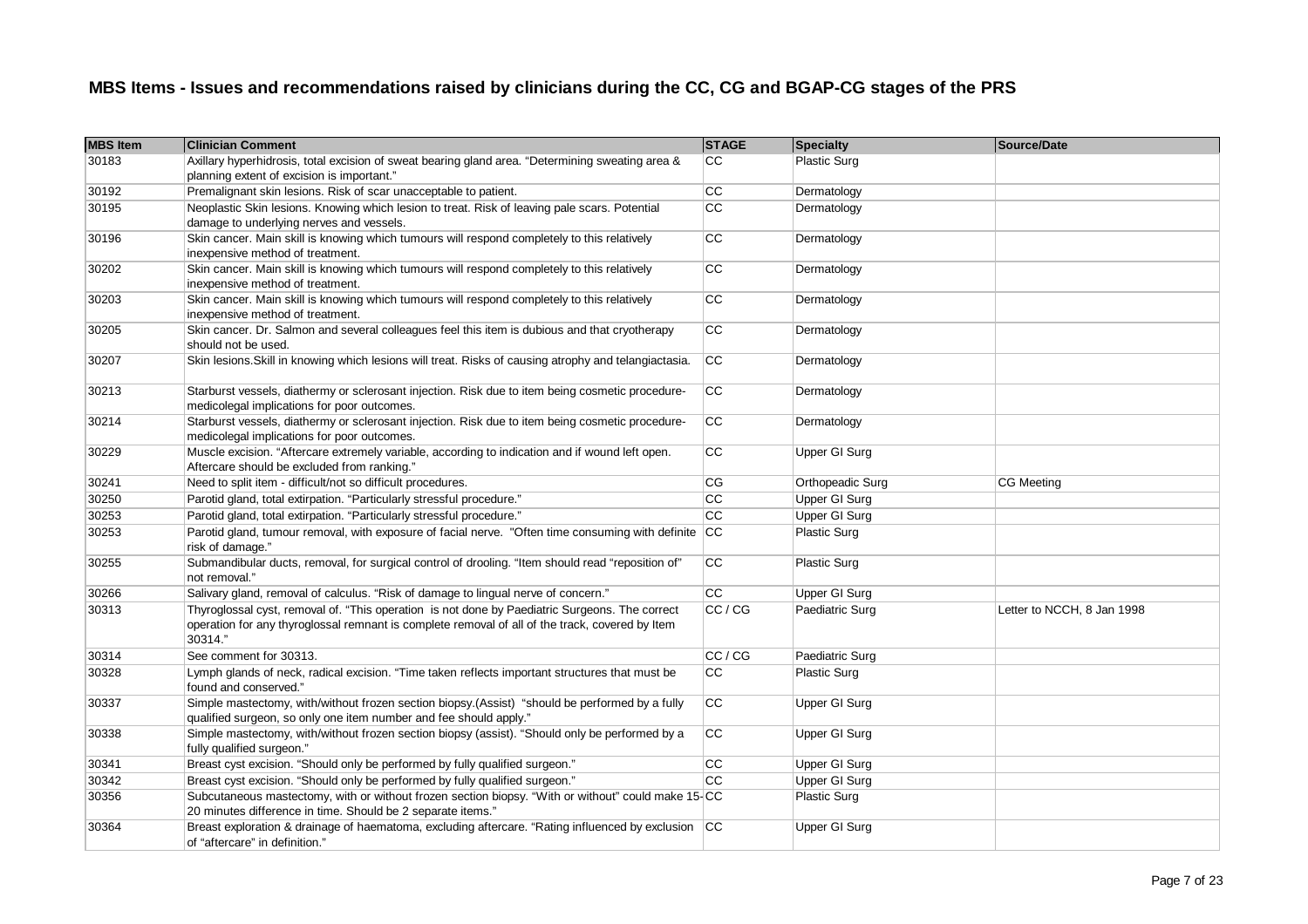| <b>MBS Item</b> | <b>Clinician Comment</b>                                                                                                                                                                                                        | <b>STAGE</b>           | Specialty                                                        | Source/Date              |
|-----------------|---------------------------------------------------------------------------------------------------------------------------------------------------------------------------------------------------------------------------------|------------------------|------------------------------------------------------------------|--------------------------|
| 30369           | Accessory breast tissue, excision of. "Taking only breast tissue and not leaving a contour defect<br>can be difficult."                                                                                                         | CC                     | <b>Plastic Surg</b>                                              |                          |
| 30370           | Inverted nipple, surgical eversion of . "Possible result & effect on breastfeeding needs discussion." CC                                                                                                                        |                        | <b>Plastic Surg</b>                                              |                          |
| 30382           | Enterocutaneous fistula, radical repair. "Great variation in task complexity."                                                                                                                                                  | cc                     | <b>Colorectal Surg</b>                                           |                          |
| 30385           | Laparotomy for post operative haemorrhage. "Potentially life threatening."                                                                                                                                                      | cc                     | Colorectal Surg                                                  |                          |
| 30403           | Separate code required for burst abdomen.                                                                                                                                                                                       | CG                     | General Surg                                                     | CGPI meeting, 7 Nov 1998 |
| 30405           | Descriptor needs to be modified to include simple and complex hernia and also to add time<br>element. Need a separate code for resection of bowel. This item is not being used for claiming in<br>the current way as described. | $\overline{\text{CG}}$ | General Surg                                                     | CGPI meeting, 7 Nov 1998 |
| 30408           | Peritoneo venous (Leveen) shunt, insertion. "Requires good cognitive skill, clinical judgement and CC<br>expertise to allow adequate function of shunt."                                                                        |                        | Upper GI Surg                                                    |                          |
| 30409           | Liver Biopsy. Implies Trucut biopsy, more hazardous than biopsy done by Radiologists.                                                                                                                                           | cc                     | Gastroenterology                                                 |                          |
| 30411           | Liver Biopsy, wedge excision in association with other procedure. " Pre Service Time depends on<br>other procedure."                                                                                                            | cc                     | Upper GI Surg                                                    |                          |
| 30412           | Liver Biopsy by core needle, with other procedure. "Pre Service Time depends on other<br>procedure.'                                                                                                                            | cc                     | Upper GI Surg                                                    |                          |
| 30439           | Operative cholangiography/pancreatography (includ. 1+ exams.during 1 op.). Pre & post service<br>time as part of other operation.                                                                                               | <b>CC</b>              | Upper GI Surg                                                    |                          |
| 30441           | Intraoperative ultrasound for staging intra operative tumours. Pre & post service time as for<br>associated procedure.                                                                                                          | cc                     | Upper GI Surg                                                    |                          |
| 30443           | Cholecystectomy. "Intensity varies greatly, according to patient."                                                                                                                                                              | cc                     | Upper GI Surg                                                    |                          |
| 30443           | Recommendation made to broaden descriptor to include simple/complex also laparoscopy/mini<br>laparoscopy/open procedure.                                                                                                        | CG                     | <b>General Surg</b>                                              | CGPI meeting, 7 Nov 1998 |
| 30445           | Laparoscopic cholecystectomy. "Requires knowledge of additional techniques compared to<br>30443." (see comment for 30443).                                                                                                      | cc                     | Upper GI Surg                                                    |                          |
| 30460           | Choledochojejunostomy or Roux-en-Y should have a separate item number to<br>Cholecystoduodenostomy and Cholecystoenterostomy.                                                                                                   | CG                     | <b>General Surg</b>                                              | CGPI meeting, 7 Nov 1998 |
| 30463           | Radical resection of common hepatic duct, right and left ducts for Carcinoma. "Long term success CC<br>depends on technical skill of Surgeon."                                                                                  |                        | Upper GI Surg                                                    |                          |
| 30473           | Oesophagoscopy etc. Presumes separate pre-procedural consultation. Recovery (post service) is<br>time under proceduralists responsibility.                                                                                      | <b>CC</b>              | Gastroenterology                                                 |                          |
| 30475           | Endoscopy, Oesophagagoscopy, Endoscopic Laser Therapy, Percutaneous Gastrostomy (initial<br>and repeat). Presumes separate pre procedural consultation.                                                                         | <b>CC</b>              | Gastroenterology                                                 |                          |
| 30476           | Endoscopy, Oesophagagoscopy, Endoscopic Laser Therapy, Percutaneous Gastrostomy (initial<br>and repeat). Presumes separate pre procedural consultation.                                                                         | CC                     | Gastroenterology                                                 |                          |
| 30478           | Endoscopy, Oesophagagoscopy, Endoscopic Laser Therapy, Percutaneous Gastrostomy (initial<br>and repeat). Presumes separate pre procedural consultation.<br>This item should be split to accommodate differences in procedures.  |                        | CC / BGAP-CG Gastroenterology / Thor & Paed Med /<br>General Med |                          |
| 30479           | Endoscopy, Oesophagagoscopy, Endoscopic Laser Therapy, Percutaneous Gastrostomy (initial<br>and repeat). Presumes separate pre procedural consultation.<br>Includes diagnostic endoscopy.                                       | CC / CG                | Gastroenterology                                                 |                          |
| 30481           | Endoscopy, Oesophagagoscopy, Endoscopic Laser Therapy, Percutaneous Gastrostomy (initial<br>and repeat). Presumes separate pre procedural consultation.                                                                         | <b>CC</b>              | Gastroenterology                                                 |                          |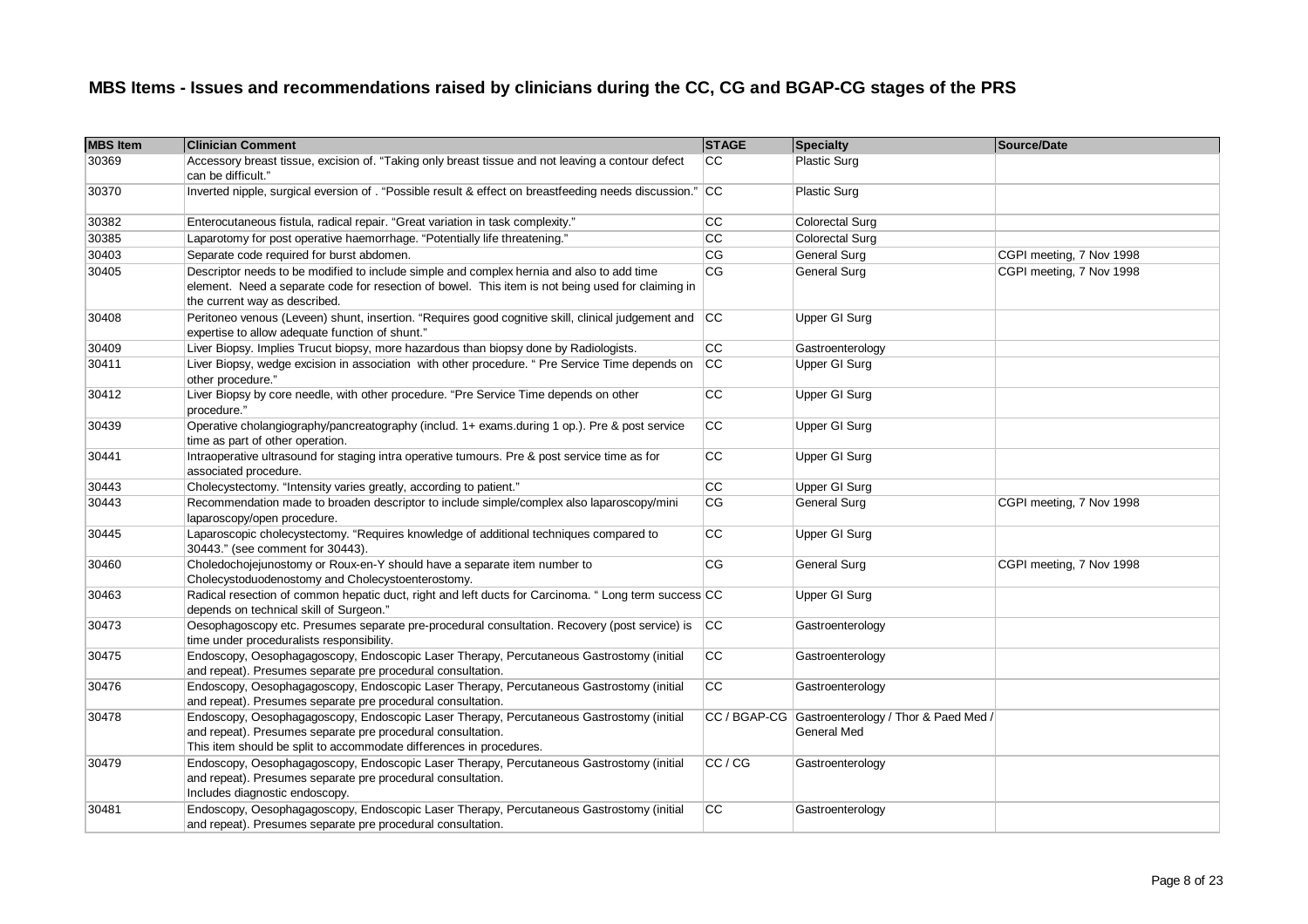| <b>MBS</b> Item | <b>Clinician Comment</b>                                                                                                                                                                                              | <b>STAGE</b>                      | Specialty                                       | Source/Date |
|-----------------|-----------------------------------------------------------------------------------------------------------------------------------------------------------------------------------------------------------------------|-----------------------------------|-------------------------------------------------|-------------|
| 30482           | Endoscopy, Oesophagagoscopy, Endoscopic Laser Therapy, Percutaneous Gastrostomy (initial<br>and repeat). Presumes separate pre procedural consultation.                                                               | CC                                | Gastroenterology                                |             |
| 30484           | ERCP. Estimates relate to diagnostic ERCP only. There should be an additional MBS number for<br>removal of common duct calculi, particularly when endoscopic lithotripsy is involved.                                 | cc                                | Upper GI Surg                                   |             |
| 30484           | ERCP. Presumes separate pre procedural consultation. No separate charge for upper GI<br>endoscopy.<br>Should be able to attract consult fee post service if extra patient care is required following<br>examinations. | CC / CG                           | Gastroenterology                                |             |
| 30485           | Endoscopic Sphincterotomy. Presumes separate pre procedural consultation. With/without<br>ERCP.<br>Includes diagnostic ERCP                                                                                           |                                   | CC / BGAP-CG Gastroenterology                   |             |
| 30487           | *Small bowel intubation with biopsy. Presumes non-endoscopic technique eg crosby capsule.<br>*Not common to gastro - may be used for paediatric gastro. Mostly done by technician.                                    | CC / CG                           | Gastroenterology                                |             |
| 30490           | Oesophageal prosthesis. Presumes separate pre procedural consultation. Includes endoscopy and $ CC $<br>dilation.                                                                                                     |                                   | Gastroenterology                                |             |
| 30491           | *Bile duct endoscopic stenting (ES). Includes ERCP.<br>*Includes diagnostic ERCP. When done with ES also use 30485                                                                                                    | CC / CG                           | Gastroenterology                                |             |
| 30493           | Biliary manometry. Not ERCP.<br>Includes diagnostic ERCP                                                                                                                                                              | CC / CG                           | Gastroenterology / General Surg                 |             |
| 30494           | Endoscopic biliary dilatation. Includes ERCP.<br>Includes diagnostic ERCP. When done with Endoscopic Stenting (ES) also use 30486                                                                                     | <b>CC</b><br>CG confirmed<br>data | Gastroenterology                                |             |
| 30496           | Vagotomy. "This item should be separate from pyloroplasty or gastroenterostomy."                                                                                                                                      | cc                                | <b>Upper GI Surg</b>                            |             |
| 30497           | Antrectomy. "It is inappropriate to have a fee of \$514.95 for partial gastrectomy(antrectomy), with<br>vagotomy and one of \$725.05 for partial gastrectomy alone.'                                                  | <b>CC</b>                         | <b>Upper GI Surg</b>                            |             |
| 30518           | Antrectomy. "It is inappropriate to have a fee of \$514.95 for partial gastrectomy(antrectomy), with<br>vagotomy and one of \$725.05 for partial gastrectomy alone.'                                                  | CC                                | <b>Upper GI Surg</b>                            |             |
| 30568           | Intraoperative enterotomy for visualisation of the small intestine by endoscopy. Multiple operation<br>rule should not apply. Should be covered by 30487 and 30375.                                                   | CC                                | <b>Upper GI Surg</b>                            |             |
| 30569           | Endoscopic exam small bowel - Presumes separate pre procedural consultation. Post service does CC<br>not include recovery.                                                                                            |                                   | Gastroenterology                                |             |
| 30612           | Femoral or inguinal hernia or infantile hydrocele, repair. "There are many different techniques of<br>ranging complexity when the "open" exposure method is used."                                                    | <b>CC</b>                         | <b>Upper GI Surg</b>                            |             |
| 30614           | Item should be split. Intra time reflects quicker operations on children                                                                                                                                              | CG                                | General Surg/ General Pract/<br>Paediatric Surg |             |
| 30653           | See comment on CIRCUMCISION.                                                                                                                                                                                          | CG                                | Paediatric Surg                                 |             |
| 30656           | See comment on CIRCUMCISION.                                                                                                                                                                                          | CG                                | Paediatric Surg                                 |             |
| 30663           | Haemorrhage, arrest, after circumcision, with GA. " May be included under 30058, post op haem.<br>under GA."                                                                                                          | cc                                | Upper GI Surg                                   |             |
| 30676           | Pilonidal sinus or cyst, excision. "Includes much after care, especially if left open."                                                                                                                               | cc                                | <b>Upper GI Surg</b>                            |             |
| 31000           | Micrographically controlled Serial Excision of Skin Tumour, horizontal frozen sections. Huge<br>variation in Intraservice Time. Extremely draining to Patient and Surgeon.                                            | cc                                | Dermatology                                     |             |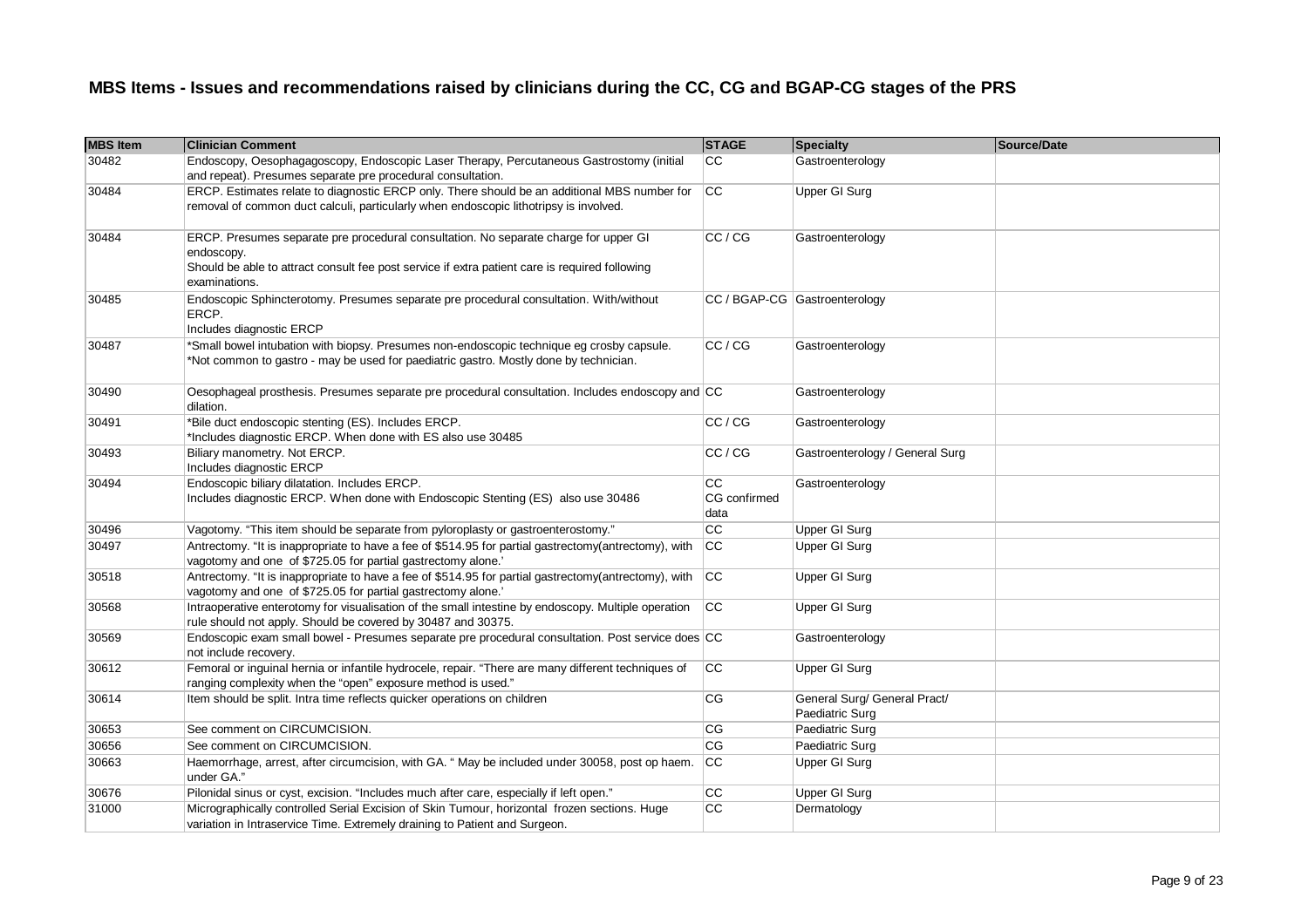| <b>MBS Item</b> | <b>Clinician Comment</b>                                                                                                                                                                                                                             | <b>STAGE</b> | <b>Specialty</b>       | Source/Date                |
|-----------------|------------------------------------------------------------------------------------------------------------------------------------------------------------------------------------------------------------------------------------------------------|--------------|------------------------|----------------------------|
| 31001           | Micrographically controlled Serial Excision of Skin Tumour, horizontal frozen sections. Huge<br>variation in Intraservice Time. Extremely draining to Patient and Surgeon.                                                                           | CC           | Dermatology            |                            |
| 31002           | Micrographically controlled Serial Excision of Skin Tumour, horizontal frozen sections. Huge<br>variation in Intraservice Time. Extremely draining to Patient and Surgeon.                                                                           | cc           | Dermatology            |                            |
| 31220           | Tumours, removal of 4-10 lesions. "Impossible to give a time- 4 is quite different to 10 lesions. Site CC<br>is very important especially if patient has to be turned."                                                                              |              | <b>Plastic Surg</b>    |                            |
| 31225           | Tumours, removal of 4-10 lesions. "Impossible to give a time- 4 is quite different to 10 lesions. Site CC<br>is very important especially if patient has to be turned."                                                                              |              | <b>Plastic Surg</b>    |                            |
| 31265           | Basal cell carcinoma removal. Single stage local flap repair. Post service time includes following<br>day wound check & suture removal; no item numbers to cover these services.                                                                     | CC           | Dermatology            |                            |
| 31285           | Basal cell carcinoma removal. Single stage local flap repair. Post service time includes following<br>day wound check & suture removal; no item numbers to cover these services.                                                                     | cc           | Dermatology            |                            |
| 31295           | Basal cell carcinoma, removal from head or necketc. "Clinical problems so variable that a<br>single item description is not adequate. Times and difficulties more than listed."                                                                      | <b>CC</b>    | <b>Plastic Surg</b>    |                            |
| 31325           | Malignant melanoma. All surgical excision items are calculated with dermatologist injecting local<br>anaesthetic, very few work under general anaesthesia.                                                                                           | CC           | Dermatology            |                            |
| 31340           | Muscle, Bone or Cartilage excision. "Time not possible to quantify - varies according to access to<br>site. Judgement, skill and risk is increased when deeper tissue involved."                                                                     | cc           | <b>Plastic Surg</b>    |                            |
| 31345           | Lipoma removal, excision. "Subfascial lipoma is more difficult than subcutaneous lipoma."                                                                                                                                                            | cc           | Plastic Surg           |                            |
| 32072           | Sigmoidoscopic examination, w/w'out biopsy. "An additional service fee should be paid for this<br>procedure when performed in one's rooms or when disposable and other relatively expensive<br>equipment is required."                               | cc           | Upper GI Surg          |                            |
| 32075           | Sigmoidoscopic examination, w/w'out biopsy. "An additional service fee should be paid for this<br>procedure when performed in one's rooms or when disposable and other relatively expensive<br>equipment is required."                               | <b>CC</b>    | Upper GI Surg          |                            |
| 32084           | Flexible fibreoptic sigmoidoscopy or colonoscopy. Bimodal distributiona) Flexible sigmoidoscopy<br>w'out sedation. b) Failed colonoscopy. Capital costing for procedure outside day procedure centres<br>not available, inhibiting it's application. | cc           | Gastroenterology       | Letter to NCCH, 9 Jan 1998 |
| 32090           | Fibreoptic Colonoscopy. Separate pre procedural consultation. High skill base, long training.                                                                                                                                                        | cc           | Gastroenterology       |                            |
| 32093           | Fibreoptic Colonoscopy. Separate pre procedural consultation. High skill base, long training.                                                                                                                                                        | cc           | Gastroenterology       |                            |
| 32132           | Haemorrhoids or rectal prolapse, sclerotherapy. "Should include a service fee when performed in<br>rooms."                                                                                                                                           | <b>CC</b>    | Upper GI Surg          |                            |
| 32162           | Anal fistula, excision, upper half. "Risk of incontinence."                                                                                                                                                                                          | CC           | <b>Colorectal Surg</b> |                            |
| 32736           | CG: Possibly obsolete item                                                                                                                                                                                                                           | CG           | Vascular Surg          |                            |
| 33106           | Obsolete item which the vascular surgeons did not want to include in the PRS.                                                                                                                                                                        | CG           | Vascular Surg          | CG Meeting 26.2.99         |
| 33500           | Should be called carotid endarterectomy.                                                                                                                                                                                                             | CG           | Vascular Surg          | CG Meeting 26.2.99         |
| 33518           | Different operation when abdominal approach. Should also be separated by common iliac or<br>external iliac.                                                                                                                                          | CG           | Vascular Surg          | CG Meeting 26.2.99         |
| 34118           | Possible obsolete item - see also comment for 34127 (covered by 33833 or 33836 or 33839)                                                                                                                                                             | CG           | Vascular Surg          |                            |
| 34127           | Possible obsolete item - see also comment for 34118 (covered by 33833 or 33836 or 33839)                                                                                                                                                             | CG           | Vascular Surg          |                            |
| 34500           | Obsolete item which the vascular surgeons did not want to include in the PRS.                                                                                                                                                                        | CG           | Vascular Surg          | CG Meeting 26.2.99         |
| 34506           | Obsolete item which the vascular surgeons did not want to include in the PRS.                                                                                                                                                                        | CG           | Vascular Surg          | CG Meeting 26.2.99         |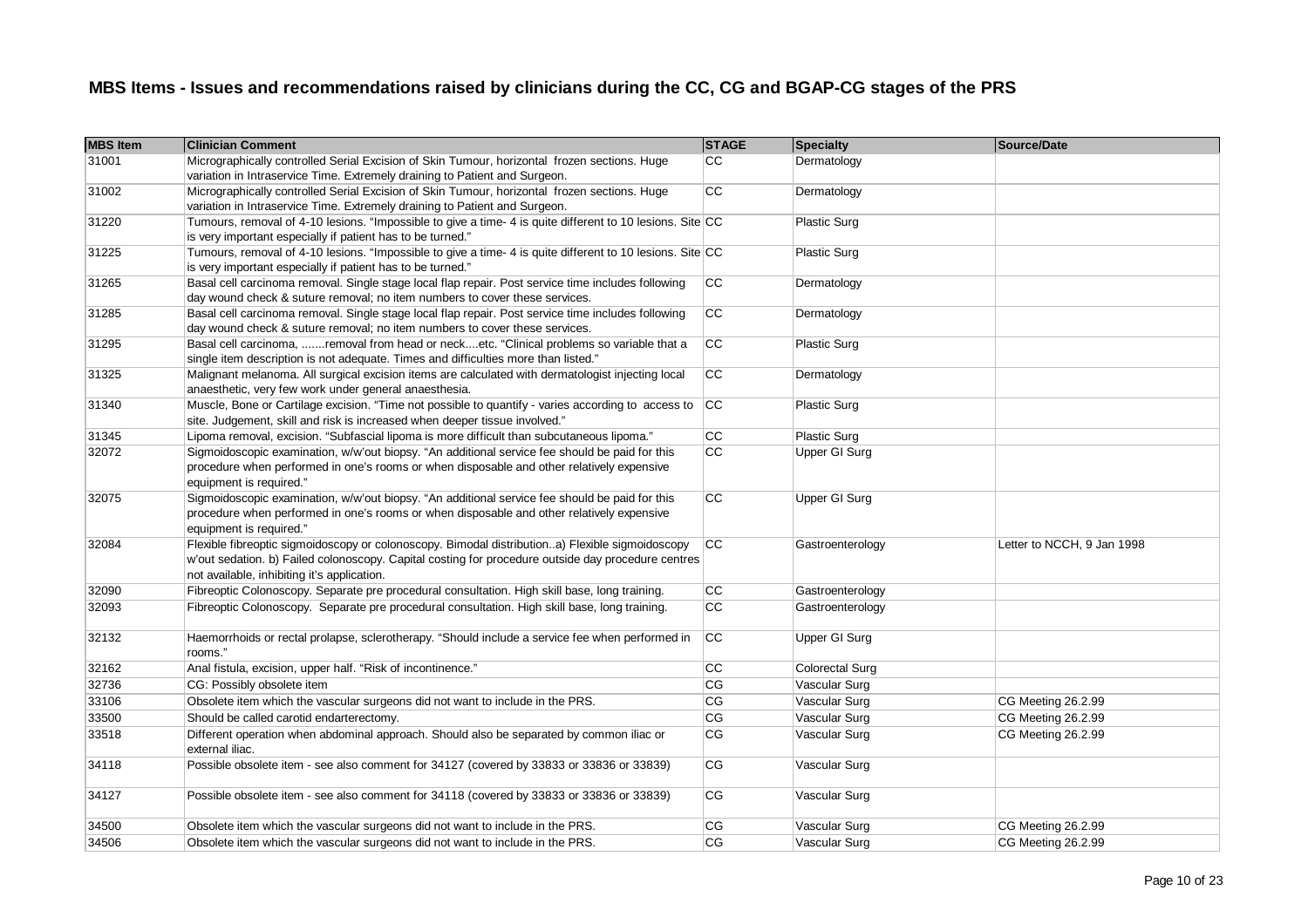| <b>MBS Item</b> | <b>Clinician Comment</b>                                                                                                                                                                                                                                                                                                                                                                                                                                                                                                                                                                                                                                                                                                                                                                                                                 | <b>STAGE</b>           | <b>Specialty</b>                                                    | Source/Date                                    |
|-----------------|------------------------------------------------------------------------------------------------------------------------------------------------------------------------------------------------------------------------------------------------------------------------------------------------------------------------------------------------------------------------------------------------------------------------------------------------------------------------------------------------------------------------------------------------------------------------------------------------------------------------------------------------------------------------------------------------------------------------------------------------------------------------------------------------------------------------------------------|------------------------|---------------------------------------------------------------------|------------------------------------------------|
| 34800           | Possibly obsolete as now different aparatus used                                                                                                                                                                                                                                                                                                                                                                                                                                                                                                                                                                                                                                                                                                                                                                                         | CG                     | Vascular Surg                                                       |                                                |
| 34824           | No scientific evidence to perform procedure.                                                                                                                                                                                                                                                                                                                                                                                                                                                                                                                                                                                                                                                                                                                                                                                             | CG                     | Vascular Surg                                                       | CG Meeting 26.2.99                             |
| 34827           | No scientific evidence to perform procedure.                                                                                                                                                                                                                                                                                                                                                                                                                                                                                                                                                                                                                                                                                                                                                                                             | CG                     | Vascular Surg                                                       | CG Meeting 26.2.99                             |
| 34830           | No scientific evidence to perform procedure.                                                                                                                                                                                                                                                                                                                                                                                                                                                                                                                                                                                                                                                                                                                                                                                             | CG                     | Vascular Surg                                                       | CG Meeting 26.2.99                             |
| 34833           | No scientific evidence to perform procedure.                                                                                                                                                                                                                                                                                                                                                                                                                                                                                                                                                                                                                                                                                                                                                                                             | $\overline{\text{CG}}$ | Vascular Surg                                                       | CG Meeting 26.2.99                             |
| 34833           | No scientific evidence to perform procedure                                                                                                                                                                                                                                                                                                                                                                                                                                                                                                                                                                                                                                                                                                                                                                                              | CG                     | Vascular Surg                                                       |                                                |
| 35330           | Percutaneous operation takes a lot less time - suggest item should be split. An open operation is<br>significantly different.                                                                                                                                                                                                                                                                                                                                                                                                                                                                                                                                                                                                                                                                                                            | <b>CG</b>              | Vascular Surg                                                       | CG Meeting 26.2.99                             |
| 35617           | Cervix, cone biopsy, amputation or repair. These items are not performed by physician, usually by<br>nurse or GP.                                                                                                                                                                                                                                                                                                                                                                                                                                                                                                                                                                                                                                                                                                                        | CC                     | Geriatric Medicine / General Medicine<br>Obstetrics and gynaecology |                                                |
| 35640           | Spinal or epidural anaesthesia would attract greater pre and intra service times                                                                                                                                                                                                                                                                                                                                                                                                                                                                                                                                                                                                                                                                                                                                                         | CG                     | <b>General Pract</b>                                                |                                                |
| 36561           | Renal biopsy (closed). Query whether more properly remunerated as 30094 - percutaneous biospy CC<br>of deep organ.                                                                                                                                                                                                                                                                                                                                                                                                                                                                                                                                                                                                                                                                                                                       |                        | Renal Medicine                                                      | Letter from Aust & NZ society of<br>Nephrology |
| 36561           | Kidney biopsy. A difficult, stressful and highly skilled procedure done "blind" or by feel and much<br>undervalued.                                                                                                                                                                                                                                                                                                                                                                                                                                                                                                                                                                                                                                                                                                                      | <b>CC</b>              | <b>Renal Medicine</b>                                               |                                                |
| 36618           | Reduction ureteroplasty. "This operation in the paediatric population covers two quite different<br>procedures. One is a rarely-performed operation to re-fashion the whole of the ureter such as is<br>necessary in association with posterior urethral valves. It is an operation which takes about three<br>hours and is difficult, particularly because the blood supply of the ureter must be carefully<br>preserved. The other operation that this item number covers is in addition to ureteric re-<br>implantation in which the lower end of the ureter is reduced in diameter. This is a much smaller<br>procedure, adding about thirty minutes to the re-implantation procedure with only a moderately<br>high intensity rating (approximately 7)."<br>* Mostly done in conjunction with 36588 but has been R&R as standalone. | CC / CG                | Paediatric Surg                                                     | Letter to NCCH, 8 Jan 1998                     |
| 37023           | Items with large variations due to paed/adult differences - should consider separate items.                                                                                                                                                                                                                                                                                                                                                                                                                                                                                                                                                                                                                                                                                                                                              | BGAP-CG                | Urology                                                             |                                                |
| 37354           | See comment on CIRCUMCISION                                                                                                                                                                                                                                                                                                                                                                                                                                                                                                                                                                                                                                                                                                                                                                                                              | СG                     | Paediatric Surg                                                     |                                                |
| 37824           | Large differentiation between intra time and OTE (from theatre times database). Proximal is a<br>more difficult operation, however, data probably is for distal operations.                                                                                                                                                                                                                                                                                                                                                                                                                                                                                                                                                                                                                                                              | CG                     | Paediatric Surg                                                     |                                                |
| 38200           | 38200&13818 are the same item and should be combined in the MBS.                                                                                                                                                                                                                                                                                                                                                                                                                                                                                                                                                                                                                                                                                                                                                                         | CG                     | Cardiology / Renal Med / ICU                                        |                                                |
| 38203           | Item number needs new descriptor - ranking in on basis of trans arterial catheterisation.                                                                                                                                                                                                                                                                                                                                                                                                                                                                                                                                                                                                                                                                                                                                                | СG                     | Cardiology / Renal Med / ICU                                        |                                                |
| 38458           | Pectus excavatum, repair. "Haemostasis important and time consuming."                                                                                                                                                                                                                                                                                                                                                                                                                                                                                                                                                                                                                                                                                                                                                                    | cc                     | <b>Plastic Surg</b>                                                 |                                                |
| 39000           | Lumbar puncture. "Anaesthetic time variable."                                                                                                                                                                                                                                                                                                                                                                                                                                                                                                                                                                                                                                                                                                                                                                                            | cc                     | Paediatric Medicine                                                 |                                                |
| 39000           | Intrathecal chemotherapy is "a very common procedure in paediatric practice but not listed in the<br>MBS. We currently use MBS item number 39000 but the administration of chemotherapy does<br>not attract the benefit."                                                                                                                                                                                                                                                                                                                                                                                                                                                                                                                                                                                                                | CG                     | Medical Oncology / Clinical<br><b>Heamatology PAEDIATRIC</b>        |                                                |
| 39327           | Need to split item; neurectomy/ neurotomy is one item and removal of tumor as a separate item.                                                                                                                                                                                                                                                                                                                                                                                                                                                                                                                                                                                                                                                                                                                                           | CG                     | Orthopeadic Surg                                                    | CG Meetings (30.1.99 & 16.3.99)                |
| 39333           | Underpriced item as high risk                                                                                                                                                                                                                                                                                                                                                                                                                                                                                                                                                                                                                                                                                                                                                                                                            | BGAP-CG                | Plastic Surg                                                        |                                                |
| 39703           | Very broad descriptor which needs division into several components                                                                                                                                                                                                                                                                                                                                                                                                                                                                                                                                                                                                                                                                                                                                                                       | СG                     | NeuroSurg                                                           | <b>CG Meeting</b>                              |
| 39815           | Obsolete Item.                                                                                                                                                                                                                                                                                                                                                                                                                                                                                                                                                                                                                                                                                                                                                                                                                           | CC / CG                | NeuroSurg                                                           |                                                |
| 40300           | Need to split by number of discs.                                                                                                                                                                                                                                                                                                                                                                                                                                                                                                                                                                                                                                                                                                                                                                                                        | CG                     | Orthopeadic Surg                                                    | CG Meetings (30.1.99 & 16.3.99)                |
| 40330           | This has been ranked and rated alone for PRS but mostly is a non-standalone item usually<br>coupled with 40300 or 40303 or 40306.                                                                                                                                                                                                                                                                                                                                                                                                                                                                                                                                                                                                                                                                                                        | CG                     | Orthopeadic Surg                                                    | CG Meetings (30.1.99 & 16.3.99)                |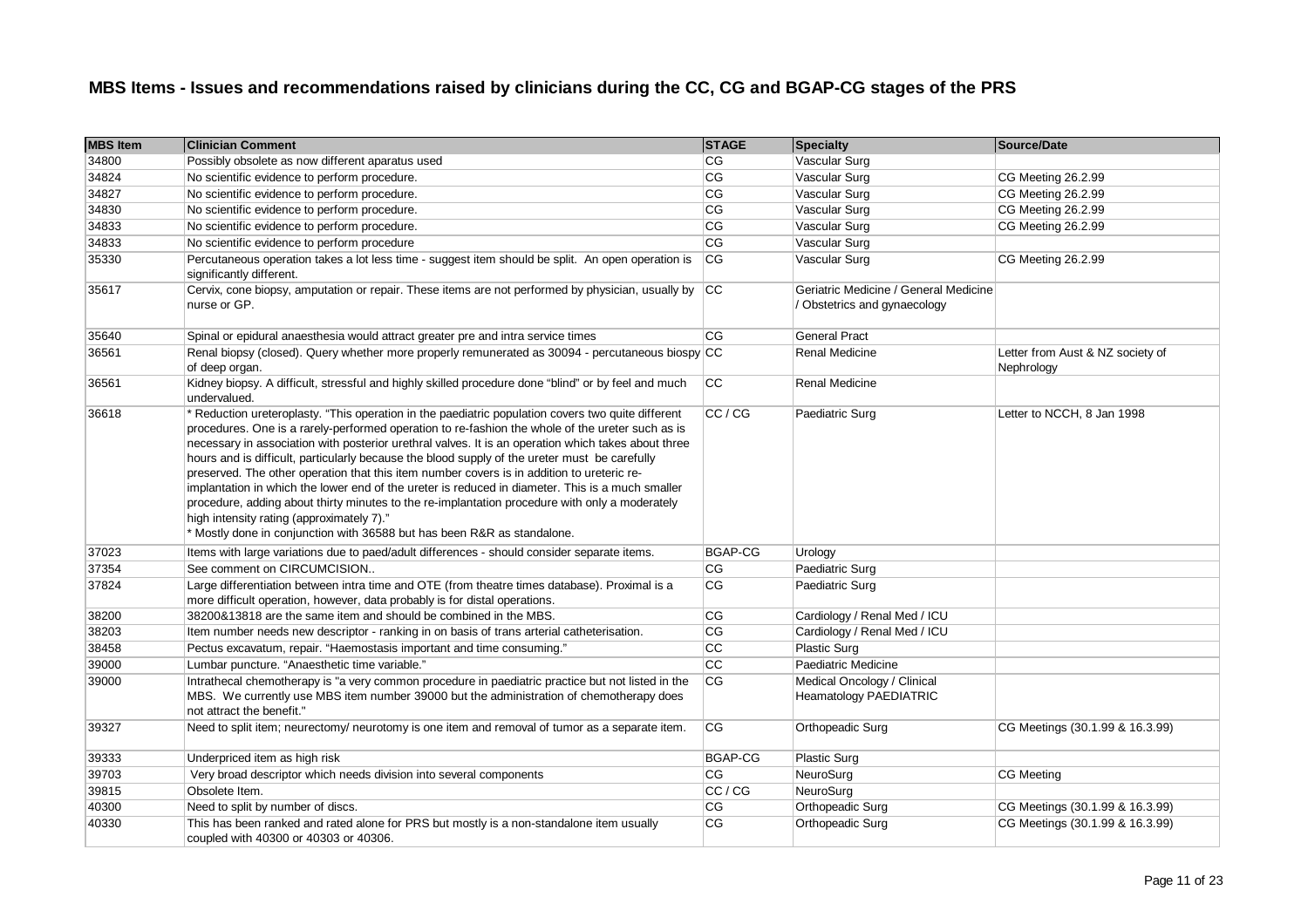| <b>MBS Item</b> | <b>Clinician Comment</b>                                                                                                                                                                                                                                                                                                                                                                                                                                                                                                                                                                                                                                                                                                                                                                                                                                                                                                                                                                         | <b>STAGE</b>                            | Specialty                                | Source/Date                      |
|-----------------|--------------------------------------------------------------------------------------------------------------------------------------------------------------------------------------------------------------------------------------------------------------------------------------------------------------------------------------------------------------------------------------------------------------------------------------------------------------------------------------------------------------------------------------------------------------------------------------------------------------------------------------------------------------------------------------------------------------------------------------------------------------------------------------------------------------------------------------------------------------------------------------------------------------------------------------------------------------------------------------------------|-----------------------------------------|------------------------------------------|----------------------------------|
| 40801           | New item required with microelectrode recording added to this item.                                                                                                                                                                                                                                                                                                                                                                                                                                                                                                                                                                                                                                                                                                                                                                                                                                                                                                                              | CG                                      | NeuroSurg                                | <b>CG</b> Meeting                |
| 41605           | Item obsolete - not used                                                                                                                                                                                                                                                                                                                                                                                                                                                                                                                                                                                                                                                                                                                                                                                                                                                                                                                                                                         | CG                                      | Otolaryngology Head and Neck Surg        | CG Meeting                       |
| 41626           | CG:Post time includes recovery visit etc.                                                                                                                                                                                                                                                                                                                                                                                                                                                                                                                                                                                                                                                                                                                                                                                                                                                                                                                                                        | CG                                      | Otolaryngology Head and Neck Surg        |                                  |
| 41819           | Oesophageal & anastomosis stricture. Separate pre procedural consultation, with/without upper GI CC<br>endoscopy.                                                                                                                                                                                                                                                                                                                                                                                                                                                                                                                                                                                                                                                                                                                                                                                                                                                                                |                                         | Gastroenterology                         |                                  |
| 41828           | This procedure should not be performed                                                                                                                                                                                                                                                                                                                                                                                                                                                                                                                                                                                                                                                                                                                                                                                                                                                                                                                                                           | CG                                      | Gastroenterology                         |                                  |
| 41831           | Endoscopic pneumatic dilatation of Oesophagus. Refers to pneumatic dilation of achalasia, > 2cm CC<br>balloon.                                                                                                                                                                                                                                                                                                                                                                                                                                                                                                                                                                                                                                                                                                                                                                                                                                                                                   |                                         | Gastroenterology                         |                                  |
| 41832           | Baloon dilation of oesophagus. Not recommended by gastroenterologists. Infrequently performed<br>by gastroenterologists.                                                                                                                                                                                                                                                                                                                                                                                                                                                                                                                                                                                                                                                                                                                                                                                                                                                                         | $\overline{cc}$<br>CG confirmed<br>data | Gastroenterology                         |                                  |
| 41883           | CG: This ranking refers to current item 41880.                                                                                                                                                                                                                                                                                                                                                                                                                                                                                                                                                                                                                                                                                                                                                                                                                                                                                                                                                   | CG                                      | Cardiology / Renal Med / ICU             |                                  |
| 41901           | Need an item for bronchoscopy with brachytherapy.                                                                                                                                                                                                                                                                                                                                                                                                                                                                                                                                                                                                                                                                                                                                                                                                                                                                                                                                                | CG                                      | Thoracic Medicine/Paediatric<br>Medicine | <b>CG Meeting</b>                |
| 42808           | Recommend delete item from PRS due to zero frequency in 1996/97                                                                                                                                                                                                                                                                                                                                                                                                                                                                                                                                                                                                                                                                                                                                                                                                                                                                                                                                  | CG                                      | Ophthalmology                            |                                  |
| 43825           | Neonatal Alimentary Obstruction. "This item should be re-worded 'Neonatal laparotomy, not being<br>a service to which any other item applies.' The present wording is a little too restrictive as neonates<br>may require laparotomy for matters other than obstruction which are not currently covered in the<br>schedule. It is unlikely to make any significant financial impact but since the abolition of Section<br>11, which will make this item more generally applicable.                                                                                                                                                                                                                                                                                                                                                                                                                                                                                                               | CC / CG                                 | Paediatric Surg                          | Letter to NCCH, 8 Jan 1998       |
| 43876           | While the small teratomas will take two to three hours and the present item number is a<br>reasonable recompense, some teratomas are enormous in size and are a significant proportion of<br>the patient's body weight, their excision taking five to six hours. There is no solution to this problem<br>at present. The group suggests that a new item number be created for giant scaro-coccygeal<br>teretomas, the definition of which will be that the teretoma weights more than 20% of the total<br>body weight of the patient.                                                                                                                                                                                                                                                                                                                                                                                                                                                            | cc                                      | Paediatric Surg                          | Letter to NCCH dated 20 Mar 1998 |
| 43879           | While the small teratomas will take two to three hours and the present item number is a<br>reasonable recompense, some teratomas are enormous in size and are a significant proportion of<br>the patient's body weight, their excision taking five to six hours. There is no solution to this problem<br>at present. The group suggests that a new item number be created for giant scaro-coccygeal<br>teretomas, the definition of which will be that the teretoma weights more than 20% of the total<br>body weight of the patient.                                                                                                                                                                                                                                                                                                                                                                                                                                                            | CC                                      | Paediatric Surg                          | Letter to NCCH dated 20 Mar 1998 |
| 43960           | Anorectal Malformation, perineal anoplasty of. "The term 'perineal anoplasty' applies to two rather<br>different procedures. One is a superficial procedure for such conditions as covered 'anus' and the<br>operating time is about thirty minutes. There is a relatively low intensity rating and in comparison to<br>the current scale of fees would attract a fee of approximately \$190 to \$200. The other operation<br>which it covers is for higher lesions such as 'anteriorly placed anus.' This operation requires<br>mobilisation of the anus and is much more time consuming than the above, but a lesser<br>procedure than posterior sagittal ano-rectoplasty, Item 43963. It should therefore attract a fee<br>lower than Item 43963 but significantly higher than the present fee for this item number and in the<br>present scale of fees would have a reimbursement of appriximately \$700. The number of these<br>procedures being done each year is not likely to be large." | CC / CG                                 | Paediatric Surg                          | Letter to NCCH, 8 Jan 1998       |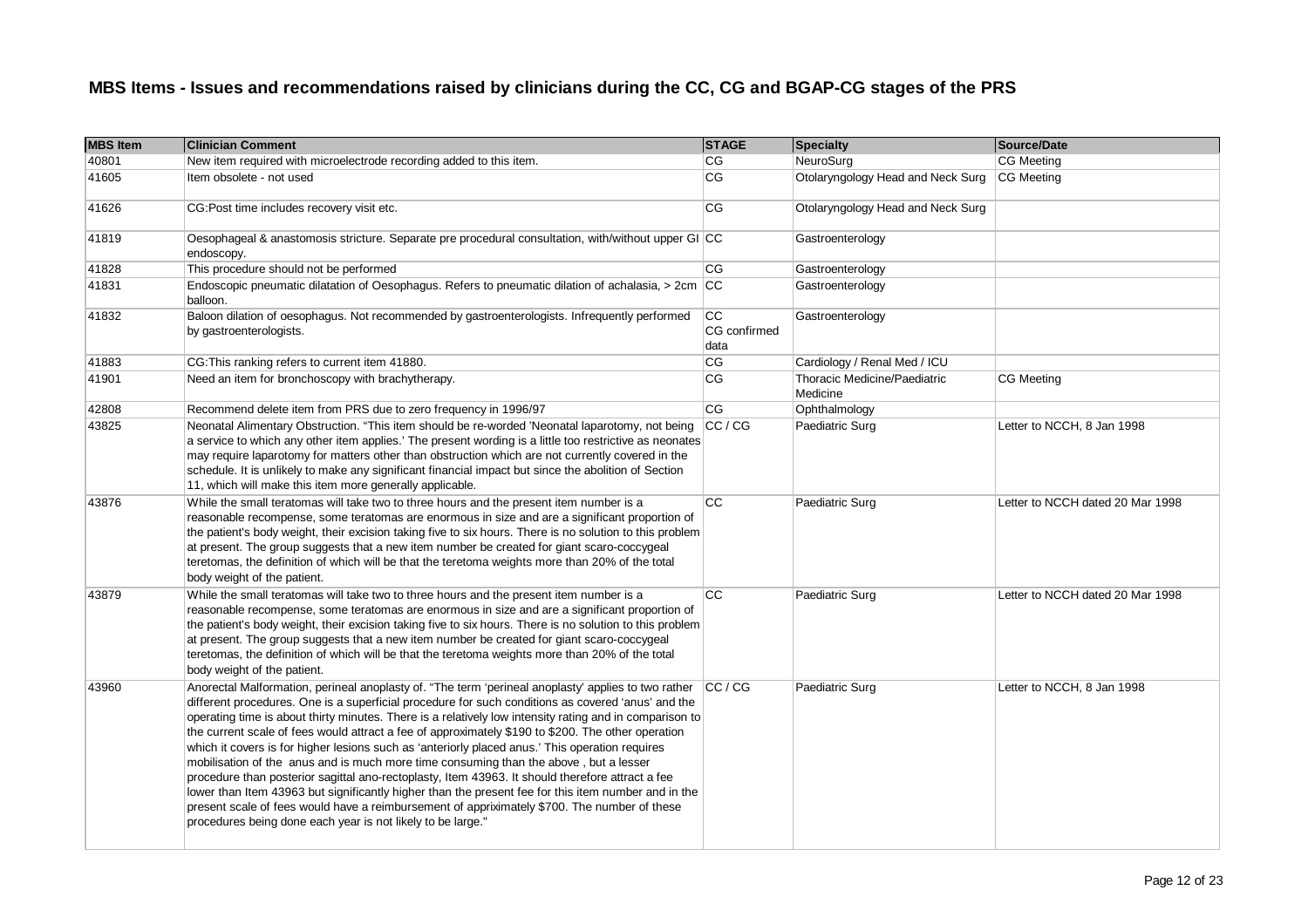| <b>MBS Item</b> | <b>Clinician Comment</b>                                                                                                                                                                                                                                                                                                                                                                                                                                                                                                                                                                                                                                                                                                                                                                                                                                                                                                                                                                                                                                                      | <b>STAGE</b>    | <b>Specialty</b>         | Source/Date                     |
|-----------------|-------------------------------------------------------------------------------------------------------------------------------------------------------------------------------------------------------------------------------------------------------------------------------------------------------------------------------------------------------------------------------------------------------------------------------------------------------------------------------------------------------------------------------------------------------------------------------------------------------------------------------------------------------------------------------------------------------------------------------------------------------------------------------------------------------------------------------------------------------------------------------------------------------------------------------------------------------------------------------------------------------------------------------------------------------------------------------|-----------------|--------------------------|---------------------------------|
| 43987           | Neuroblastoma, radical excision of. "This also is a heterogeneous group, the members of which<br>fall into two approximate categories. The first is a localised neuroblastoma operation which is only<br>a little more difficult than for nephroblastoma (Item 43984)., and this is reflected in the current fee<br>schedule. However, there are a proportion of patients who have infiltrating tumours requiring very<br>extensive dissection in the retroperitoneal tissues with skeletalisation of the great vessels and their<br>major branches or tributaries. This is a much more difficult and hazardous operation. The normal<br>time taken for this sort of procedure is four to six hours although it can be longer. By comparison,<br>this procedure is much more difficult than excision of an adrenal tumour, Item 30324, the current<br>schedule fee for which is only 5% less than item 43987. Once again, abolition of Section 11<br>makes it impossible for the surgeon to get a reasonable reimbursement for these extraordinarily<br>difficult procedures. | CC.             | Paediatric Surg          | Letter to NCCH, 8 Jan 1998      |
| 44108           | Hernia Operation. "The differential between the young baby and the older patient is currently at<br>three months post-natal age. However, premature babies may be three months ex- utero but still<br>very small and difficult to operate on. We suggest that the distinction between the fee for the small<br>baby requiring herniotomy and the older patients be based on conceptual age and that the cut-off<br>point be fifty weeks post-conception."                                                                                                                                                                                                                                                                                                                                                                                                                                                                                                                                                                                                                     | СC              | Paediatric Surg          | Letter to NCCH, 8 Jan 1998      |
| 44111           | Hernia Operation. "The differential between the young baby and the older patient is currently at<br>three months post-natal age. However, premature babies may be three months ex- utero but still<br>very small and difficult to operate on. We suggest that the distinction between the fee for the small<br>baby requiring herniotomy and the older patients be based on conceptual age and that the cut-off<br>point be fifty weeks post-conception."                                                                                                                                                                                                                                                                                                                                                                                                                                                                                                                                                                                                                     | CC              | Paediatric Surg          | Letter to NCCH, 8 Jan 1998      |
| 44114           | Hernia Operation. "The differential between the young baby and the older patient is currently at<br>three months post-natal age. However, premature babies may be three months ex- utero but still<br>very small and difficult to operate on. We suggest that the distinction between the fee for the small<br>baby requiring herniotomy and the older patients be based on conceptual age and that the cut-off<br>point be fifty weeks post-conception."                                                                                                                                                                                                                                                                                                                                                                                                                                                                                                                                                                                                                     | <b>CC</b>       | Paediatric Surg          | Letter to NCCH, 8 Jan 1998      |
| 44338           | Need specific item for removing digit including the ray.                                                                                                                                                                                                                                                                                                                                                                                                                                                                                                                                                                                                                                                                                                                                                                                                                                                                                                                                                                                                                      | CG              | Orthopeadic Surg         | CG Meetings (30.1.99 & 16.3.99) |
| 45003           | Flap Repair, simple and small. "No definition of simple and small. What if the flap is simple and<br>large or difficult and small? "                                                                                                                                                                                                                                                                                                                                                                                                                                                                                                                                                                                                                                                                                                                                                                                                                                                                                                                                          | <b>CC</b>       | <b>Plastic Surg</b>      |                                 |
| 45009           | Flap Repair, simple and small. "No definition of simple and small. What if the flap is simple and<br>large or difficult and small. "                                                                                                                                                                                                                                                                                                                                                                                                                                                                                                                                                                                                                                                                                                                                                                                                                                                                                                                                          | CC              | <b>Plastic Surg</b>      |                                 |
| 45018           | Potential non-standalone item. Performed differently by Neurosurgeons & Plastic Surgeons.<br>NCCH note: During BGAP-CG process item was considered by both representatives to be in fact<br>describing two different procedures, with significantly different times needed for the different<br>specialities.                                                                                                                                                                                                                                                                                                                                                                                                                                                                                                                                                                                                                                                                                                                                                                 | BGAP-CG         | Plastic Surg / NeuroSurg |                                 |
| 45021           | Abrasive therapy. Significant risk from poor outcomes for both patient and dermatologist.                                                                                                                                                                                                                                                                                                                                                                                                                                                                                                                                                                                                                                                                                                                                                                                                                                                                                                                                                                                     | <b>CC</b>       | Dermatology              |                                 |
| 45025           | CO2 laser resurfacing of face, neck for scarring. Pre-Service: local & regional anaesthesia<br>administered by dermatologist, rarely general anaesthesia. Significant medico legal implications for<br>poor outcomes.                                                                                                                                                                                                                                                                                                                                                                                                                                                                                                                                                                                                                                                                                                                                                                                                                                                         | $\overline{cc}$ | Dermatology              |                                 |
| 45026           | CO2 laser resurfacing of face, neck for scarring. Pre-Service: local & regional anaesthesia<br>administered by dermatologist, rarely general anaesthesia. Significant medico legal implications for<br>poor outcomes.                                                                                                                                                                                                                                                                                                                                                                                                                                                                                                                                                                                                                                                                                                                                                                                                                                                         | <b>CC</b>       | Dermatology              |                                 |
| 45036           | Estimates on basis of excision of deep angioma.                                                                                                                                                                                                                                                                                                                                                                                                                                                                                                                                                                                                                                                                                                                                                                                                                                                                                                                                                                                                                               | CG              | Paediatric Surg          |                                 |
| 45203           | Questionable non-standalone item.                                                                                                                                                                                                                                                                                                                                                                                                                                                                                                                                                                                                                                                                                                                                                                                                                                                                                                                                                                                                                                             | CG              | <b>General Surg</b>      |                                 |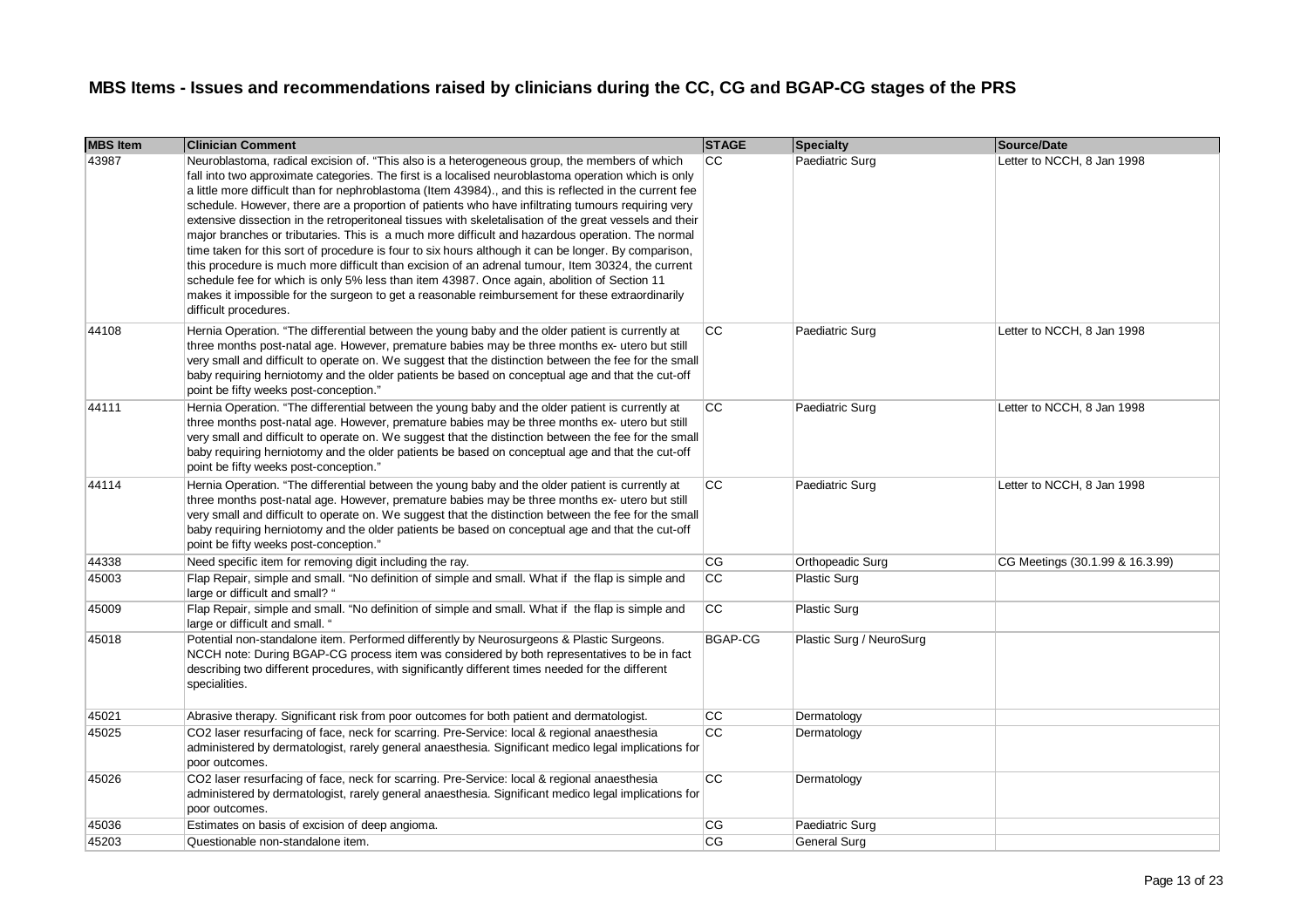| <b>MBS Item</b> | <b>Clinician Comment</b>                                                                                                                                                                                                        | <b>STAGE</b>   | Specialty                                     | Source/Date                                            |
|-----------------|---------------------------------------------------------------------------------------------------------------------------------------------------------------------------------------------------------------------------------|----------------|-----------------------------------------------|--------------------------------------------------------|
| 45206           | Basal cell carcinoma removal. Single stage local flap repair. Post service time includes following                                                                                                                              | CC             | Dermatology                                   |                                                        |
|                 | day wound check & suture removal; no item numbers to cover these services.                                                                                                                                                      |                |                                               |                                                        |
| 45406           | See comment on BURNS                                                                                                                                                                                                            | CG             | Paediatric Surg                               |                                                        |
| 45439           | *Free grafting, small. "What is small?"                                                                                                                                                                                         | CC / CG        | Plastic Surg / General Surg                   |                                                        |
|                 | *Questionable non-standalone item.                                                                                                                                                                                              |                |                                               |                                                        |
| 45442           | Free grafting, extensive. "What is extensive?"                                                                                                                                                                                  | <b>CC</b>      | <b>Plastic Surg</b>                           |                                                        |
| 45451           | Questionable non-standalone item.                                                                                                                                                                                               | <b>CG</b>      | General Surg                                  |                                                        |
| 45502           | Microvascular Anastomosis: Average time for free flap is 7 hours. Anastomosis time 30-45 min,                                                                                                                                   | cc             | <b>Hand Surg</b>                              |                                                        |
|                 | donor/recipient preparation time is prolonged.                                                                                                                                                                                  |                |                                               |                                                        |
| 45503           | Operation involves harvesting grafts and 2 micro anastomoses, usually difficult especially if<br>venous.                                                                                                                        | CC             | Plastic Surg                                  |                                                        |
| 45503           | Micro arterial/venous graft. Can be used instead of 45502, but used for replant/ revascularisation.                                                                                                                             | CC             | Hand Surg                                     |                                                        |
| 45524           | Mammoplasty etc. This item is incorrectly worded or the schedule fee should be increased by 50%. CC                                                                                                                             |                | <b>Plastic Surg</b>                           |                                                        |
| 45528           | Mammoplasty etc. This item is incorrectly worded or the schedule fee should be increased by 50%. CC                                                                                                                             |                | <b>Plastic Surg</b>                           |                                                        |
| 45588           | Meloplasty. The fee for this item is incorrect when compared with Item 45587. Item 45588 should CC<br>be increased by 50% for the 2nd side of the face.                                                                         |                | <b>Plastic Surg</b>                           |                                                        |
| 45590           | Orbital cavity, reconstruction. Any item using the words "with or without" should be replaced by 2<br>items.                                                                                                                    | cc             | <b>Plastic Surg</b>                           |                                                        |
| 45590           | Orbital cavity reconstruction. "Any item using the words "with or without" should be replaced with<br>/by 2 items."                                                                                                             | cc             | <b>Plastic Surg</b>                           |                                                        |
| 45597           | Total resection of maxillae. Very rarely undertaken.                                                                                                                                                                            | <b>CC</b>      | <b>Plastic Surg</b>                           |                                                        |
| 45599           | Total resection of mandible. Usual operation is sub total.                                                                                                                                                                      | cc             | <b>Plastic Surg</b>                           |                                                        |
| 45671           | Suggest that lips and eyelids should be separate item numbers                                                                                                                                                                   | <b>BGAP-CG</b> | Plastic Surg / Opthalmology                   |                                                        |
| 45674           | Suggest that lips and eyelids should be separate item numbers                                                                                                                                                                   | <b>BGAP-CG</b> | Plastic Surg / Opthalmology                   |                                                        |
| 45753           | Pre times changed to exclude modelling - but this should be a separate item                                                                                                                                                     | <b>BGAP-CG</b> | Oral & Maxillofacial Surg                     |                                                        |
| 45767           | Need a new item for percutaneous fixation of fractures (eg Colles, metacarpal, supracondular<br>humerus) - this is currently covered by closed reduction items but more time and expense is<br>involved in the percut fixation. | CG             | Orthopeadic Surg                              | CG Meeting                                             |
| 46372           | Dupuytren's contracture. Damage to digital nerves and necrosis of the skin are risks.                                                                                                                                           | <b>CC</b>      | <b>Plastic Surg</b>                           |                                                        |
| 46387           | Dupuytren's contracture. Scar which makes dissection more difficult and nerves more likely to be<br>damaged.                                                                                                                    | <b>CC</b>      | <b>Plastic Surg</b>                           |                                                        |
| 46390           | Dupuytren's contracture. Scar which makes dissection more difficult and nerves more likely to be<br>damaged.                                                                                                                    | <b>CC</b>      | <b>Plastic Surg</b>                           |                                                        |
| 46393           | Dupuytren's contracture. Scar which makes dissection more difficult and nerves more likely to be<br>damaged.                                                                                                                    | cc             | <b>Plastic Surg</b>                           |                                                        |
| 46492           | The CG requested clarification of item descriptor.<br>CG: Need description clarification. NCCH: report to MSRB                                                                                                                  | CG             | Orthopeadic Surg                              | CG Meetings (30.1.99 & 16.3.99)                        |
| 47003           | Times and intensities estimated for AC joint.<br>Dr S:ranked too low. TT:opt=15, opt2=20, oat=22, oat2=23                                                                                                                       | CG             | <b>General Practice/Emergency</b><br>Medicine | CG Meetings and teleconferences Nov<br>1998 - May 1999 |
| 47024           | Times and intensities estimated for as a proximal procedure and deferred estimates for a distal<br>procedure.                                                                                                                   | CG             | <b>General Practice/Emergency</b><br>Medicine | CG Meetings and teleconferences Nov<br>1998 - May 1999 |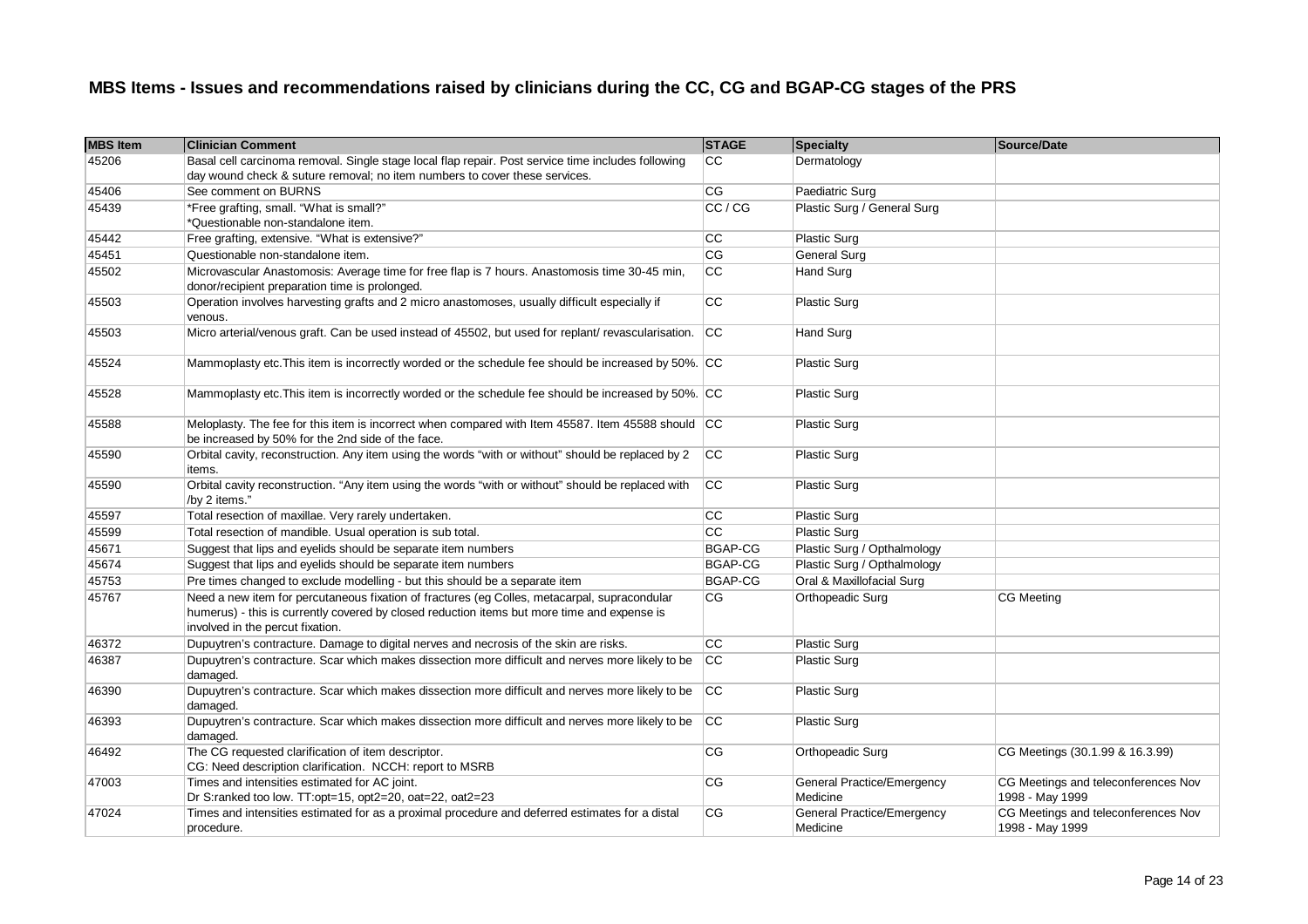| <b>MBS Item</b> | <b>Clinician Comment</b>                                                                                                                                                                                                                                                    | <b>STAGE</b>           | <b>Specialty</b>                              | Source/Date                                            |
|-----------------|-----------------------------------------------------------------------------------------------------------------------------------------------------------------------------------------------------------------------------------------------------------------------------|------------------------|-----------------------------------------------|--------------------------------------------------------|
| 47048           | Need a separate item number for neuroleptic anaesthesia and digital ring block. Need separate<br>aftercare.<br>Dr S:ranked too high. TT:opt=14, opt2=16, oat=21, oat2=27                                                                                                    | CG                     | General Practice/Emergency<br>Medicine        | CGPI teleconference 11.02.99                           |
| 47048           | CG recommends a separate item number for neuroleptic anaesthesia and digital ring block. Need $ CG $<br>separate aftercare. Times and intensities estimated as reduction of prosthetic hip.                                                                                 |                        | <b>General Practice/Emergency</b><br>Medicine | CG Meetings and teleconferences Nov<br>1998 - May 1999 |
| 47060           | Recommend to scrub this item from MBS.                                                                                                                                                                                                                                      | CG                     | Orthopeadic Surg                              | CG Meetings (30.1.99 & 16.3.99)                        |
| 47333           | Should split item to involve PIP joint and MCP joint as separate items.<br>CG: Should split item to involve PIP joint and MCP joint as separate items. NCCH: report to<br><b>MSRB</b>                                                                                       | CG                     | Orthopeadic Surg                              | CG Meetings (30.1.99 & 16.3.99)                        |
| 47339           | Dr S:should be ranked with 47636. TT:opt=30, opt2=31, oat=34, oat2=48                                                                                                                                                                                                       | CG                     | <b>General Pract</b>                          |                                                        |
| 47408           | Separate items required for treatment of fracture of radius by excision and treatment of fracture by CG<br>internal fixation.<br>CG: Separate items for treatment of fracture of radius by excision and treatment of fracture by<br>internal fixation. NCCH: report to MSRB |                        | Orthopeadic Surg                              | CG Meetings (30.1.99 & 16.3.99)                        |
| 47417           | Dr S:does not interleave well with like procs. TT:opt=15, opt2=15, oat=33, oat2=20                                                                                                                                                                                          | CG                     | <b>General Pract</b>                          |                                                        |
| 47466           | CG recommends that these items be deleted from the schedule. The treatment of the fracture<br>should be considered as part of the attendance item and indexed in the MBS with an asterisk.                                                                                  | CG                     | General Practice/Emergency<br>Medicine        | CG Meetings and teleconferences Nov<br>1998 - May 1999 |
| 47471           | CG recommends that these items be deleted from the schedule. The treatment of the fracture<br>should be considered as part of the attendance item and indexed in the MBS with an asterisk.                                                                                  | CG                     | General Practice/Emergency<br>Medicine        | CG Meetings and teleconferences Nov<br>1998 - May 1999 |
| 47474           | This is non-operative - should be covered by new consultation items except in multi-trauma<br>cases.<br>CG 16.3.99: This is non-operative - should be covered by consultation items except in multi-<br>trauma cases.                                                       | CG                     | Orthopeadic Surg                              | CG Meetings (30.1.99 & 16.3.99)                        |
| 47474           | CG recommends that these items be deleted from the schedule. The treatment of the fracture<br>should be considered as part of the attendance item and indexed in the MBS with an asterisk.                                                                                  | CG                     | General Practice/Emergency<br>Medicine        | CG Meetings and teleconferences Nov<br>1998 - May 1999 |
| 47477           | This is non-operative - should be covered by new consultation items except in multi-trauma cases.                                                                                                                                                                           | <b>CG</b>              | Orthopeadic Surg                              | CG Meetings (30.1.99 & 16.3.99)                        |
| 47525           | New item needed for bilateral procedure.                                                                                                                                                                                                                                    | CG                     | Orthopeadic Surg                              | CG Meetings (30.1.99 & 16.3.99)                        |
| 47567           | Need a new item for percutaneous fixation of fractures (eg Colles, metacarpal, supracondular<br>humerus) - this is currently covered by closed reduction items but more time and expense is<br>involved in the percutaneous fixation procedure.                             | CG                     | Orthopeadic Surg                              | CG Meetings (30.1.99 & 16.3.99)                        |
| 47570           | Recommend to combine this item with 47565.                                                                                                                                                                                                                                  | CG                     | Orthopeadic Surg                              | CG Meetings (30.1.99 & 16.3.99)                        |
| 47609           | Need separate items for calcaneum and talus.                                                                                                                                                                                                                                | CG                     | Orthopeadic Surg                              | CG Meetings (30.1.99 & 16.3.99)                        |
| 47612           | Need separate items for calcaneum and talus.                                                                                                                                                                                                                                | CG                     | Orthopeadic Surg                              | CG Meetings (30.1.99 & 16.3.99)                        |
| 47615           | Need separate items for calcaneum and talus.                                                                                                                                                                                                                                | CG                     | Orthopeadic Surg                              | CG Meetings (30.1.99 & 16.3.99)                        |
| 47618           | Need separate items for calcaneum and talus.                                                                                                                                                                                                                                | CG                     | Orthopeadic Surg                              | CG Meetings (30.1.99 & 16.3.99)                        |
| 47681           | Should this be covered by the new consultation items?                                                                                                                                                                                                                       | CG                     | Orthopeadic Surg                              | CG Meetings (30.1.99 & 16.3.99)                        |
| 47696           | Query the application (use) of this item and its relation to \$value.                                                                                                                                                                                                       | CG                     | Orthopeadic Surg                              | CG Meetings (30.1.99 & 16.3.99)                        |
| 47699           | Recommend combining items 47699 and 47702.                                                                                                                                                                                                                                  | CG                     | Orthopeadic Surg                              | CG Meeting                                             |
| 47702           | Recommend combining items 47699 and 47702.                                                                                                                                                                                                                                  | $\overline{\text{CG}}$ | Orthopeadic Surg                              | CG Meetings (30.1.99 & 16.3.99)                        |
| 47703           | CG recommends that these items be deleted from the schedule. The treatment of the fracture<br>should be considered as part of the attendance item structure.                                                                                                                | CG                     | General Practice/Emergency<br>Medicine        | CG Meetings and teleconferences Nov<br>1998 - May 1999 |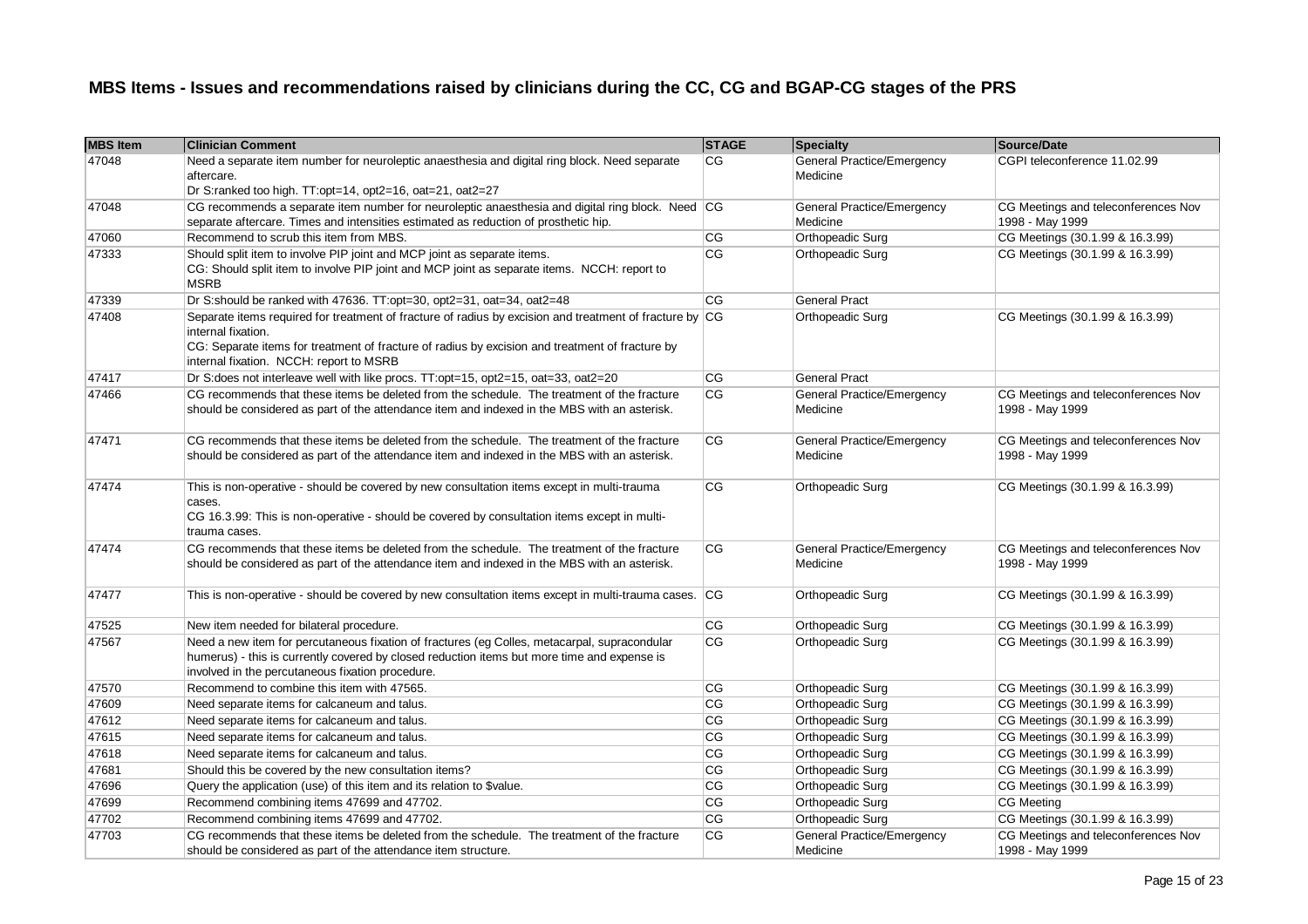| <b>MBS Item</b> | <b>Clinician Comment</b>                                                                                                                                                               | <b>STAGE</b>    | <b>Specialty</b>                              | Source/Date                                            |
|-----------------|----------------------------------------------------------------------------------------------------------------------------------------------------------------------------------------|-----------------|-----------------------------------------------|--------------------------------------------------------|
| 47705           | Recommend combining items 47705, 47711 and 47714.                                                                                                                                      | СG              | Orthopeadic Surg                              | CG Meetings (30.1.99 & 16.3.99)                        |
| 47711           | Recommend combining items 47705, 47711 and 47714.                                                                                                                                      | CG              | Orthopeadic Surg                              | CG Meetings (30.1.99 & 16.3.99)                        |
| 47714           | Recommend combining items 47705, 47711 and 47714.                                                                                                                                      |                 | CG / BGAP-CG NeuroSurg/Orthopaedic Surg       | CG Meetings (30.1.99 & 16.3.99)                        |
| 47735           | CG recommends that these items be deleted from the schedule. The treatment of the fracture<br>should be considered as part of the attendance item structure.                           | СG              | <b>General Practice/Emergency</b><br>Medicine | CG Meetings and teleconferences Nov<br>1998 - May 1999 |
| 47978           | Recommend revision of descriptor by deleting the component that reads "requiring excision of<br>muscle and deep tissue".                                                               | СG              | Orthopeadic Surg                              | CG Meetings (30.1.99 & 16.3.99)                        |
| 48221           | Radius/ulna bone graft. Time depends on whether one or both bones involved.                                                                                                            | CC              | Orthopeadic Surg                              |                                                        |
| 48239           | Bone graft. Time depends on size of bone.                                                                                                                                              | $\overline{cc}$ | Orthopeadic Surg                              |                                                        |
| 48242           | Bone graft. Time depends on size of bone.                                                                                                                                              | $\overline{cc}$ | Orthopeadic Surg                              |                                                        |
| 48427           | Recommend separate items for osteotomy and osteectomy.                                                                                                                                 | CG              | Orthopeadic Surg                              | CG Meetings (30.1.99 & 16.3.99)                        |
| 48663           | Obsolete items that should be removed from schedule.                                                                                                                                   | CG              | Orthopeadic Surg                              | CG Meetings (30.1.99 & 16.3.99)                        |
| 48666           | Obsolete items that should be removed from schedule.                                                                                                                                   | CG              | Orthopeadic Surg                              | CG Meetings (30.1.99 & 16.3.99)                        |
| 48669           | Recommend split item across three spinal levels.                                                                                                                                       | CG              | NeuroSurg/ Orthopaedic Surg                   | <b>CG</b> Meeting                                      |
| 48672           | Obsolete items that should be removed from schedule.                                                                                                                                   | CG              | Orthopeadic Surg                              | CG Meetings (30.1.99 & 16.3.99)                        |
| 48675           | Obsolete items that should be removed from schedule.                                                                                                                                   | CG              | Orthopeadic Surg                              | CG Meetings (30.1.99 & 16.3.99)                        |
| 48678           | Questionable non standalone item                                                                                                                                                       | CG              | NeuroSurg/Orthopaedic Surg                    |                                                        |
| 48681           | Obsolete items that should be removed from schedule.                                                                                                                                   | CG              | Orthopeadic Surg                              | CG Meetings (30.1.99 & 16.3.99)                        |
| 48684           | Questionable non standalone item                                                                                                                                                       | CG              | NeuroSurg/Orthopaedic Surg                    |                                                        |
| 48687           | Questionable non standalone item                                                                                                                                                       | BGAP-CG         | NeuroSurg/Orthopaedic Surg                    |                                                        |
| 48690           | Questionable non standalone item                                                                                                                                                       | СG              | NeuroSurg/Orthopaedic Surg                    |                                                        |
| 48942           | Obsolete items that should be removed from schedule.                                                                                                                                   | CG              | Orthopeadic Surg                              | CG Meetings (30.1.99 & 16.3.99)                        |
| 48942           | This is an obsolete item that should be removed from schedule.                                                                                                                         | CG              | Orthopeadic Surg                              | <b>CG Meeting</b>                                      |
| 49336           | Hip, treatment of a fracture of femur etc. "If treatment of a periprosthetic fracture, it is grossly<br>underpaid."                                                                    | $\overline{cc}$ | <b>Orthopeadic Surg</b>                       |                                                        |
| 49345           | CG 16.3.99: Re ASSIST items, members asked NCCH to report to the MSRB that payment be<br>made to all assisting surgeons.                                                               | CG              | Orthopeadic Surg                              |                                                        |
| 49351           | Non operative item, consultation only.<br>Times and ratings estimated for the PRS are based on the assumption that the item IS NOT<br>associated with 49354.                           | CG              | Orthopeadic Surg                              | CG Meetings (30.1.99 & 16.3.99)                        |
| 49357           | These times and ratings are based on the assumption that the item IS NOT associated with<br>49354.                                                                                     | CG              | Orthopeadic Surg                              | <b>CG Meeting</b>                                      |
| 49360           | Recommend merge of items 49360 and 49366.                                                                                                                                              | CG              | Orthopeadic Surg                              | <b>CG Meeting</b>                                      |
| 49366           | Recommend merge of items 49360 and 49366.                                                                                                                                              | CG              | Orthopeadic Surg                              | CG Meetings (30.1.99 & 16.3.99)                        |
| 49509           | Need separate items for synovectomy and arthrodesis.                                                                                                                                   | CG              | Orthopeadic Surg                              |                                                        |
| 49562           | Descriptor needs to be modified by taking out 'carbon fibre implant'. This item may then be<br>combined with 49561 (would need to add multiple drilling to 49561 if 49562 is deleted). | CG              | Orthopeadic Surg                              | <b>CG Meeting</b>                                      |
| 49848           | *Description needs clarification - procedure is covered by other items.<br>*These times and ratings are based on the assumption that the item IS NOT associated with<br>49354.         | CG              | Orthopeadic Surg                              | CG Meeting                                             |
| 49863           | This items should be deleted and the multiple rule applied to 49860 for 2 or more joints.                                                                                              | СG              | Orthopeadic Surg                              | <b>CG Meeting</b>                                      |
| 50102           | More specificity is needed in the description of this item.                                                                                                                            | CG              | Orthopeadic Surg                              | <b>CG Meeting</b>                                      |
| 50104           | More specificity is needed in the description of this item.                                                                                                                            | CG              | Orthopeadic Surg                              | CG Meeting                                             |
| 50106           | More specificity is needed in the description of this item.                                                                                                                            | CG              | Orthopeadic Surg                              | <b>CG Meeting</b>                                      |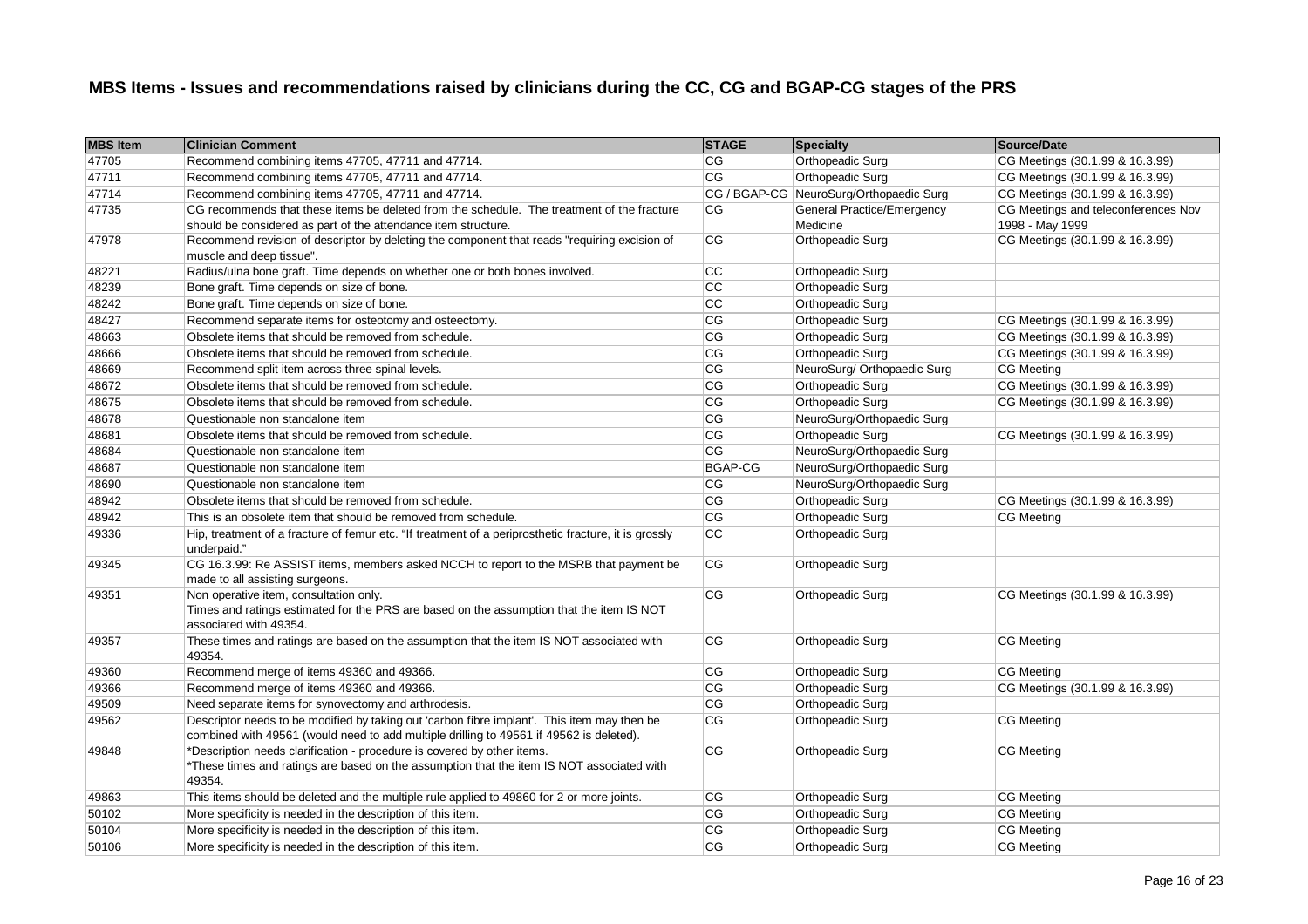| <b>MBS Item</b> | <b>Clinician Comment</b>                                                                                                                                                                                                                             | <b>STAGE</b>    | Specialty                                                                   | Source/Date       |
|-----------------|------------------------------------------------------------------------------------------------------------------------------------------------------------------------------------------------------------------------------------------------------|-----------------|-----------------------------------------------------------------------------|-------------------|
| 50124           | Aspiration/injection, synovial/joint cavity. Cost should consider equipment and anaesthetic.                                                                                                                                                         | CC              | Rheumatology                                                                |                   |
| 50125           | Aspiration/injection, synovial/joint cavity. Cost should consider equipment and anaesthetic.                                                                                                                                                         | $\overline{cc}$ | Rheumatology                                                                |                   |
| 50127           | This item is not specific enough. It should be deleted; the \$ is high and might encourage use of<br>this non-specific item.                                                                                                                         | CG              | Orthopeadic Surg                                                            | <b>CG Meeting</b> |
| 50300           | Need to modify descriptor by deleting "12 month period" because of differences in cases. Rated in CG<br>PRS as including 12 month period.                                                                                                            |                 | Orthopeadic Surg                                                            | <b>CG Meeting</b> |
| 50327           | Need a new item for BILATERAL"Talipes equinovarus, combined postero-medial release of,<br>revision procedure". Ratings for 50327 is not loaded for bilateral procedure.                                                                              | CG              | Orthopeadic Surg                                                            | CG Meeting        |
| 50336           | Need a new item for bilateral procedure.                                                                                                                                                                                                             | <b>CG</b>       | Orthopeadic Surg                                                            | CG Meeting        |
| 51303           | Assistance at any operation in group T8, with word "Assist." "Varies considerably, according to<br>operation, and should be funded as such. Depends very much on duration and complexity of the<br>principle procedure."                             | <b>CC</b>       | <b>Upper GI Surg</b>                                                        |                   |
| 51700           | Delete from PRS - covered by new consult items.                                                                                                                                                                                                      | CG              | Thoracic Medicine/Paediatric<br>Medicine                                    | CG Meeting        |
| 51703           | Delete from PRS - covered by new consult items.                                                                                                                                                                                                      | CG              | <b>Thoracic Medicine/Paediatric</b><br>Medicine                             | CG Meeting        |
| 52120           | 52120 & 52126 are equivalent in terms of time, intensity and rank                                                                                                                                                                                    | CG              | Oral & Maxillofacial Surg                                                   |                   |
| 52132           | Tracheostomy. "A difficult number to place! Can be high risk procedure in certain conditions."                                                                                                                                                       | CC              | Facio-maxillary                                                             |                   |
| 52141           | This item is generally not performed alone                                                                                                                                                                                                           | CG              | Oral & Maxillofacial Surg                                                   |                   |
| 52339           | 52339 & 52336 are equivalent in terms of time, intensity and rank                                                                                                                                                                                    | CG              | Oral & Maxillofacial Surg                                                   |                   |
| 52342           | 52345 & 52342 are equivalent in terms of time, intensity and rank                                                                                                                                                                                    | CG              | Oral & Maxillofacial Surg                                                   |                   |
| 52357           | 52357 & 52354 are equivalent in terms of time, intensity and rank                                                                                                                                                                                    | <b>CG</b>       | Oral & Maxillofacial Surg                                                   |                   |
| 52382           | 52382 & 52380 are equivalent in terms of time, intensity and rank                                                                                                                                                                                    | <b>CG</b>       | Oral & Maxillofacial Surg                                                   |                   |
| 52396           | 52369, 52372 & 52366 are equivalent in terms of time, intensity and rank                                                                                                                                                                             | CG              | Oral & Maxillofacial Surg                                                   |                   |
| 53000           | 53000 & 53003 are equivalent in terms of time, intensity and rank.                                                                                                                                                                                   | CG              | Oral & Maxillofacial Surg                                                   |                   |
| 53018           | Questionable non-standalone item. Item performed with maxillary osteotomies (all) - combine with CG<br>those items.                                                                                                                                  |                 | <b>Thoracic Medicine/Paediatric</b><br>Medicine / Oral & Maxillofacial Surg | CG Meeting        |
| 53406           | 53409 & 53406 are equivalent in terms of time, intensity and rank                                                                                                                                                                                    | CG              | Oral & Maxillofacial Surg                                                   |                   |
| 53415           | 53416 & 53415 are equivalent in terms of time, intensity and rank                                                                                                                                                                                    | CG              | Oral & Maxillofacial Surg                                                   |                   |
| 53422           | 53422, 53423, 53418 & 53419 are equivalent in terms of time, intensity and rank                                                                                                                                                                      | <b>CG</b>       | Oral & Maxillofacial Surg                                                   |                   |
| 53424           | 53424 & 53427 are equivalent in terms of time, intensity and rank                                                                                                                                                                                    | CG              | Oral & Maxillofacial Surg                                                   |                   |
| 53427           | Items 53400 through to 53460 are more commonly done in conjunction with other items - multiple CG<br>item rule applies to these items. However, panfacial # (can be performed alone) - Multiplicity rule<br>reduces fee substanially in these cases. |                 | Oral & Maxillofacial Surg                                                   |                   |
| 53429           | 53429 & 53425 are equivalent in terms of time, intensity and rank                                                                                                                                                                                    | CG              | Oral & Maxillofacial Surg                                                   |                   |
| 90720           | *Should distinguish between new and extisting on 10 & 15 minute items<br>*Relevant to existing only                                                                                                                                                  | CG              | Otolaryngology Head and Neck Surg /<br>Paed & Thor Med                      |                   |
| 90730           | *Should be separate item(s) for work-up and modelling for OMS.<br>*Relevant to existing only                                                                                                                                                         | CG              | Thoracic Medicine/Paediatric<br>Medicine / Oral & Maxillofacial Surg        | CG Meeting        |
| 90740           | Parameters of intensity within a consultation core group lacking.                                                                                                                                                                                    | CG              | Oral & Maxillofacial Surg                                                   |                   |
| 90752           | Weighted the post service time for when jaw work up is necessary, but suggest that separate item CG<br>is created for orthognathic surgery consultation and workup. OMS do not necessarily want special<br>item numbers.                             |                 | <b>Thoracic Medicine/Paediatric</b><br>Medicine / Oral & Maxillofacial Surg | <b>CG Meeting</b> |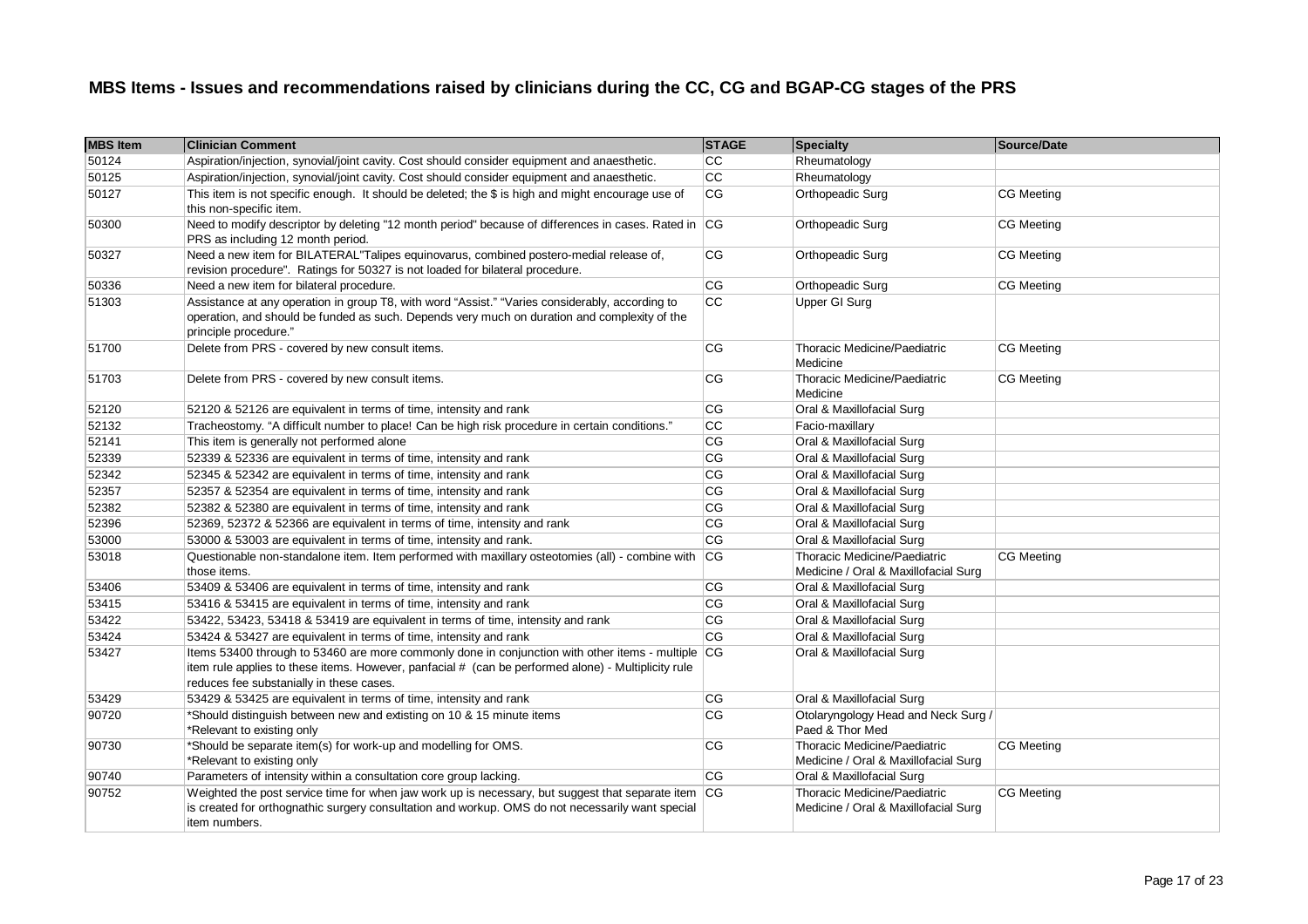| <b>MBS Item</b> | <b>Clinician Comment</b>                                                                                                                                                                                                                                                                                                                                                                                                                                                                                                                                                                                                                                                                                                                                                                                                                                                                                                                                                                                                                                                                           | <b>STAGE</b> | Specialty                                  | Source/Date                  |
|-----------------|----------------------------------------------------------------------------------------------------------------------------------------------------------------------------------------------------------------------------------------------------------------------------------------------------------------------------------------------------------------------------------------------------------------------------------------------------------------------------------------------------------------------------------------------------------------------------------------------------------------------------------------------------------------------------------------------------------------------------------------------------------------------------------------------------------------------------------------------------------------------------------------------------------------------------------------------------------------------------------------------------------------------------------------------------------------------------------------------------|--------------|--------------------------------------------|------------------------------|
| 90761           | Neurology need more post, less pre. But this is the opposite for psychiatry. Agreed to average.                                                                                                                                                                                                                                                                                                                                                                                                                                                                                                                                                                                                                                                                                                                                                                                                                                                                                                                                                                                                    | BGAP-CG      | Neurology/Psychiatry                       |                              |
| 90771           | Descriptor should read for major new problem invovling discussion with family & patient                                                                                                                                                                                                                                                                                                                                                                                                                                                                                                                                                                                                                                                                                                                                                                                                                                                                                                                                                                                                            | CG           | <b>General Surg</b>                        |                              |
| 91061           | Home visit should be floor time - geriatric medicine                                                                                                                                                                                                                                                                                                                                                                                                                                                                                                                                                                                                                                                                                                                                                                                                                                                                                                                                                                                                                                               | CG           | <b>General Med</b>                         |                              |
| 13700, 13750,   | The items 13760, 13700, 13750 and 13755 are very complex and time consuming procedures<br>13755 and 13760 which require considerable expertise. The reimbursement for the cost of performing items 13750<br>and 13755 currently is inappropriately low. The person who provided a breakdown of costs and<br>time requirements during the recent deliberations which led to the creation of items 13760, 13700,<br>13750 and 13755 was Dr John Bashford. It is recommended that he be directly contacted for<br>specific details in further stages of the project.                                                                                                                                                                                                                                                                                                                                                                                                                                                                                                                                  | CG           | Clinical haematology                       | Letter to NCCH dated 22.2.99 |
| 17503-17810     | 17503-17810 Not appropriate for ranking, as they are non specific in value.                                                                                                                                                                                                                                                                                                                                                                                                                                                                                                                                                                                                                                                                                                                                                                                                                                                                                                                                                                                                                        | <b>CC</b>    | Anaesthesia                                |                              |
| 30084 30087     | Haematologists commented that current practice was to employ one or two of the three means of<br>biopsy in any combination. Hence need to either modify descriptions of 30084 and 30087, or more<br>likely introduce two new items as follows:<br>NEW 1: any one means of biopsy of bone marrow:<br>by trephine using a percutaneous approach with a Jamshidi needle or similar device,<br>or by aspiration of synovial membrane or by punch biopsy of synovial membrane (10 15 10 5 7<br>5)<br>NEW 2: any two means of biopsy of bone marrow:<br>trephine using a percutaneous approach with a Jamshidi needle or similar device,<br>aspiration of synovial membrane or punch biopsy of synovial membrane (10 20 12 5 7 5).                                                                                                                                                                                                                                                                                                                                                                       | CG           | Clinical Heamatology / Medical<br>Oncology | Mtg 1.10.99                  |
| 53400 - 53460   | Items 53400 through to 53460 are more commonly done in conjunction with other items - multiple CG<br>item rule applies to these items. However, panfacial fracture (can be performed alone) -<br>Multiplicity rule reduces fee substanially in these cases.                                                                                                                                                                                                                                                                                                                                                                                                                                                                                                                                                                                                                                                                                                                                                                                                                                        |              | Thoracic Medicine/Paediatric<br>Medicine   | CG Meeting                   |
| AI (Fractures)  | Some items such as fractured ribs should not exist above a consultation fee as their management CC<br>is now part of the consultation as no specific treatment except analgesia is used now.                                                                                                                                                                                                                                                                                                                                                                                                                                                                                                                                                                                                                                                                                                                                                                                                                                                                                                       |              | <b>General Practice</b>                    |                              |
| referred)       | AI (Referred/Non- Add 0.5 to stress for REFERRED CIs for complexity and medicolegal risk                                                                                                                                                                                                                                                                                                                                                                                                                                                                                                                                                                                                                                                                                                                                                                                                                                                                                                                                                                                                           | <b>CG</b>    | <b>General Pract</b>                       |                              |
| General - Burns | Burns. "Burns are more prevalent in the paediatric population than the adult population. In general CC<br>terms, remuneration for burn procedures is peculiarly low. The preparation time, anaesthetic time<br>and dressing time for burn procedures are longer than most others. Apart from very small burns,<br>each burn operation requires individual planning to obtain adequate access to the burn site as well<br>as the potential donar sites so that the surgeon in charge has to exercise considerable cognitive<br>skill prior to the operation itself. The position of the patient, the area to be prepared, and the<br>method of draping can never be routine. Larger burns have a complexity and a stress which<br>increases in a manner which is greater than linear fashion with larger burns. Paediatric burns are<br>in general more stressful due to the longer life span of the patient and the need for a better<br>cosmetic result as the patient has yet to establish self-identity and self-esteem, and yet to pass<br>through the sensitive phases of their development." |              | Paediatric Surg                            | Letter to NCCH, 8 Jan 1998   |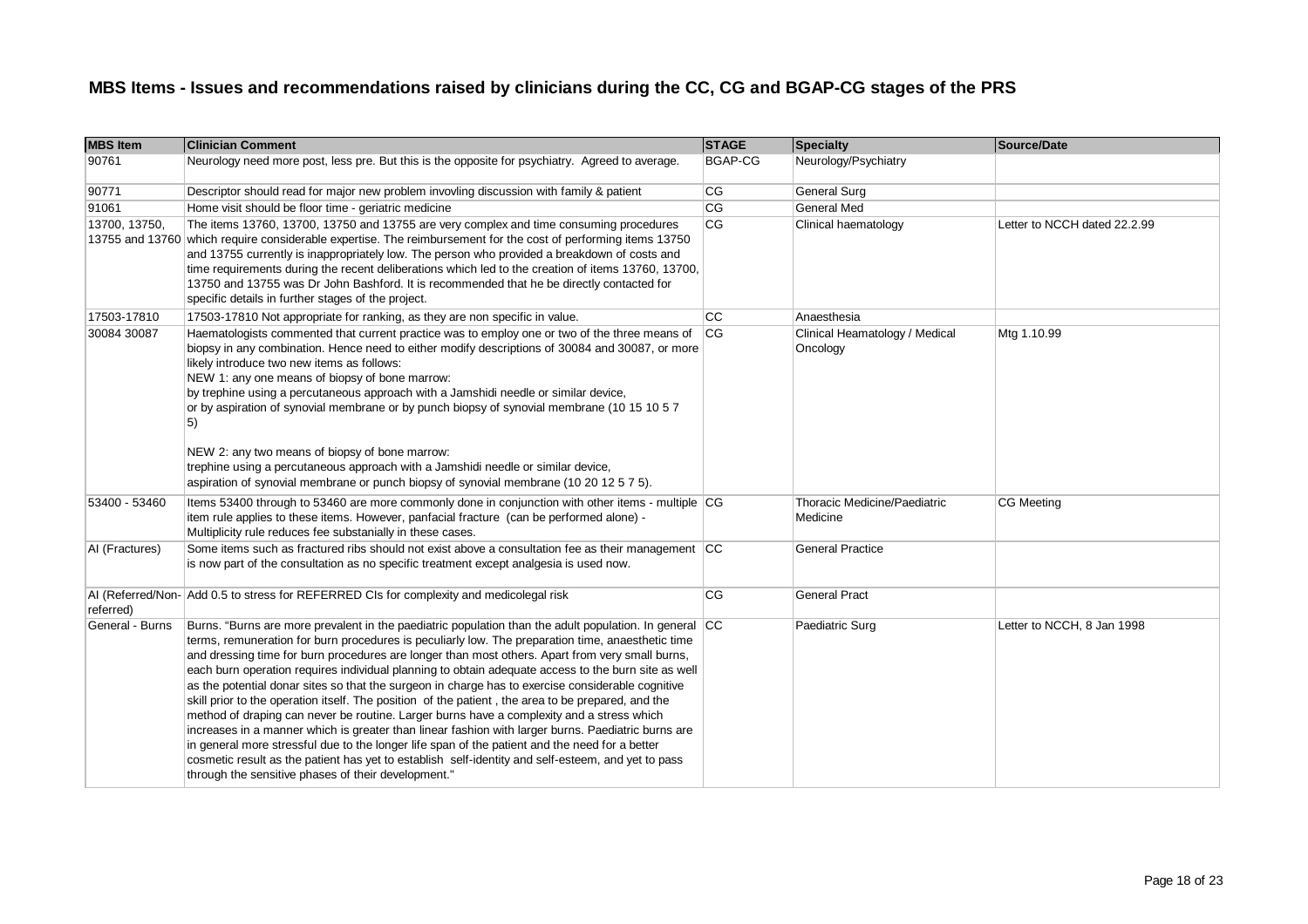| <b>MBS Item</b>                            | <b>Clinician Comment</b>                                                                                                                                                                                                                                                                                                                                                                                                                                                                                                                                                                                                                                                                                                 | <b>STAGE</b> | Specialty                                             | Source/Date                         |
|--------------------------------------------|--------------------------------------------------------------------------------------------------------------------------------------------------------------------------------------------------------------------------------------------------------------------------------------------------------------------------------------------------------------------------------------------------------------------------------------------------------------------------------------------------------------------------------------------------------------------------------------------------------------------------------------------------------------------------------------------------------------------------|--------------|-------------------------------------------------------|-------------------------------------|
| General -<br>Circumcision                  | Circumcision. "The current policy to artificially lower the benefit for this operation so as to<br>discourage unnecessary performance of it is understood and accepted. However, the operation is<br>more difficult and has a much higher degree of risk than the current remuneration suggests. if the<br>above policy is to remain, other purely paediatric operations should be correspndingly weighted to<br>compensate for the large number of circumcisions which are required medically and by parental<br>demand (see recent Australian College of Paediatrics updated statement on circumcision.).                                                                                                              | <b>CC</b>    | Paediatric Surg                                       | Letter to NCCH, 8 Jan 1998          |
| General -<br>Emergency<br>Medicine         | See formal Submission made by Australian College for Emergency Medicine to MSRTF (Letter<br>and Submission 22 July, 1998)                                                                                                                                                                                                                                                                                                                                                                                                                                                                                                                                                                                                | CG           | <b>Emergency Medicine</b>                             | Letter and Submission July 22, 1998 |
| General - Hernia<br>Operation              | Hernia Operation. "The differential between the young baby and the older patient is currently at<br>three months post-natal age. However, premature babies may be three months ex- utero but still<br>very small and difficult to operate on. We suggest that the distinction between the fee for the small<br>baby requiring herniotomy and the older patients be based on conceptual age and that the cut-off<br>point be fifty weeks post-conception."                                                                                                                                                                                                                                                                | <b>CC</b>    | Paediatric Surg                                       | Letter to NCCH, 8 Jan 1998          |
| General - IM &                             | Intramuscular chemotherapy and Subcutaneous chemotherapy in paediatric patients are not<br>SC chemotherapy covered by any MBS item                                                                                                                                                                                                                                                                                                                                                                                                                                                                                                                                                                                       | CG           | Medical Oncology / Clinical<br>Heamatology PAEDIATRIC |                                     |
| General -<br>Infectious<br><b>Diseases</b> | GENERAL COMMENT: Items of little relevance to Infectious Diseases. Major deficiency with MBS CC<br>is appropriate items for administering intravenous antibiotics in outpatient setting. Items relating to<br>administration of chemotherapy are not applicable to antimicrobial chemotherapy (13915-13945).                                                                                                                                                                                                                                                                                                                                                                                                             |              | Infectious diseases                                   |                                     |
| General - IVF                              | The global items includes for IVF and artificial insemination reflect a multitude of services. These<br>include imaging, pathology, consultations by doctors, associated professionals and extensive<br>laboratory services. Grouping together a multitude of relatively lower level services, all of which<br>have separate complexies. But when grouped, will eventually lead to a moderate level of<br>renumeration based on the number of services involved in the grouping rather than the complexity.<br>It is a difficult exercise in the context of procedures.                                                                                                                                                  | <b>CG</b>    | <b>General Surg</b>                                   | Letter to NCCH 28 Oct 1998          |
| General -<br>Neonatal Surgery              | Neonatal Surgery. In the rankings supplied, neonatal surgery is scattered through the upper half of CC<br>the ranking. In general terms, neonatal surgery is more stressful and more difficult than other<br>procedures. The delicacy of the tissues as well as the delicacy of their physiology is such that<br>preparation times are longer. Because their whole life is ahead of them, the degree of stress<br>involved in ensuring a good result is greater. Finally, parents are usually in a particularly vulnerable<br>state at this time, and their management requires considerable skill and time. Neonatal<br>procedures, therefore, should be correspondingly weighted in recognition of these difficulties. |              | Paediatric Surg                                       | Letter to NCCH, 8 Jan 1998          |
| General - PRS<br>CC process                | 1. Time for Study: recommend 2-3 months for CC input for study of this magnitude. Recommends CC<br>new MBS item numbers as per ACCC project be used in PRS.<br>2. Allocation of relative values would be simplified by excluding aftercare.<br>3. Rankings may be compressed to be 1-20, not 1-250.<br>4. There is no rank No 1. This leaves scope for more complex procedures to be added.<br>5. There is no item number for some frequently performed procedures eq. endoscopic biliary stone<br>removal =/- lithotripsy, and Extracorporeal shock wave lithotripsy for large common duct calculi.                                                                                                                     |              | <b>Upper GI Surg</b>                                  |                                     |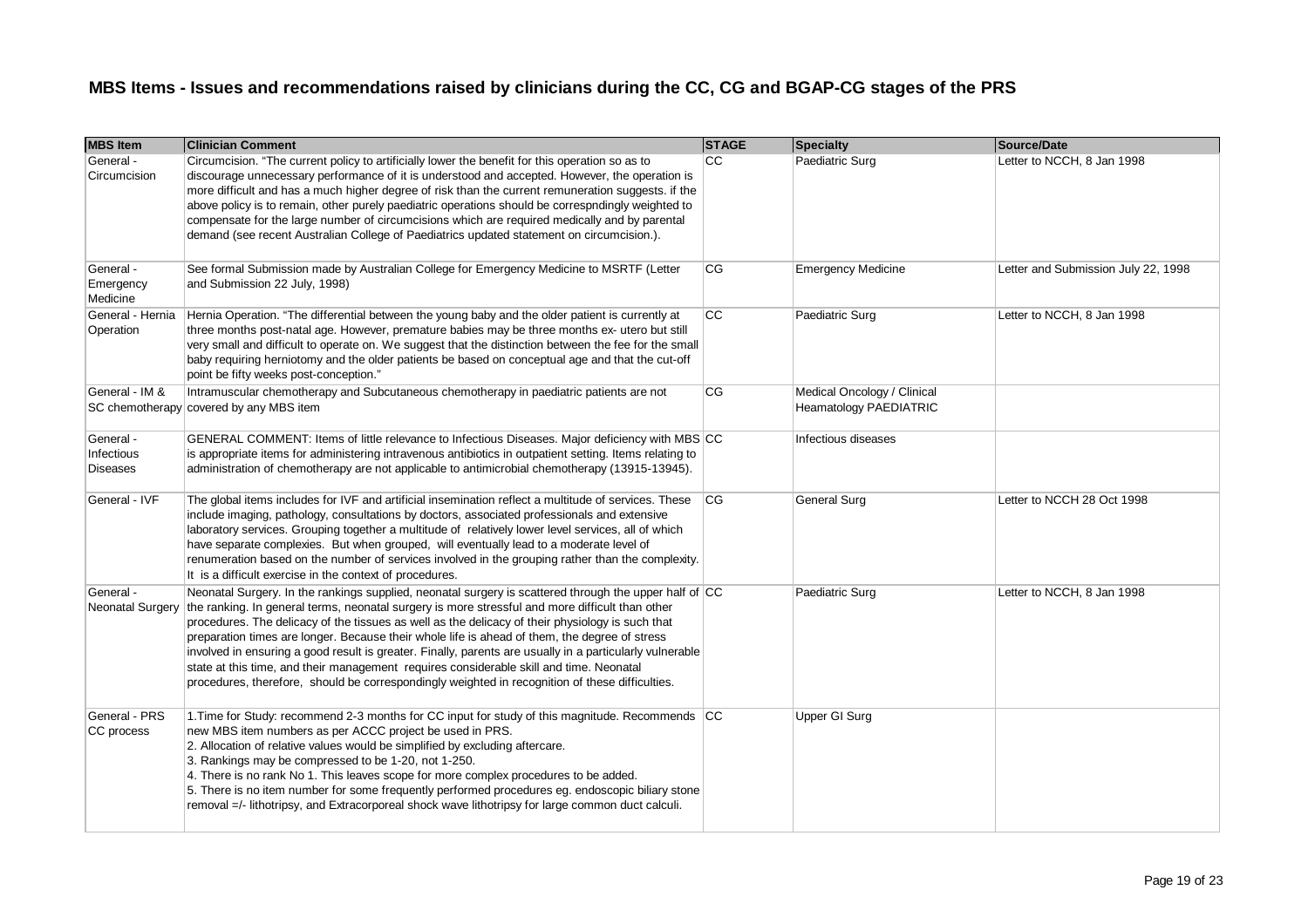| <b>MBS Item</b>                              | <b>Clinician Comment</b>                                                                                                                                                                                                                                                                                                                                                                                                                                                                                                                                                                                                                                                                                                                                                                                                                                                                                                                                                                                                                                                                                                                                                                                  | <b>STAGE</b> | <b>Specialty</b>           | Source/Date                                                           |
|----------------------------------------------|-----------------------------------------------------------------------------------------------------------------------------------------------------------------------------------------------------------------------------------------------------------------------------------------------------------------------------------------------------------------------------------------------------------------------------------------------------------------------------------------------------------------------------------------------------------------------------------------------------------------------------------------------------------------------------------------------------------------------------------------------------------------------------------------------------------------------------------------------------------------------------------------------------------------------------------------------------------------------------------------------------------------------------------------------------------------------------------------------------------------------------------------------------------------------------------------------------------|--------------|----------------------------|-----------------------------------------------------------------------|
| General - PRS<br>ranking & rating<br>process | GENERAL COMMENTS: Pre service time is time taken to change upon arrival in theatre and<br>between cases. Short cases: 5-10 mins; long cases: 15 mins.<br>Intraservice time varies according to experience of surgeon and complications. Dr Pepperell has<br>chosen a mid time factor.<br>Post service time, generally short for day cases. 10 mins for hospital stays.<br>Intensity activity takes place at early visits eg Items 104/105.                                                                                                                                                                                                                                                                                                                                                                                                                                                                                                                                                                                                                                                                                                                                                                | <b>CC</b>    | Obstetrics and gynaecology |                                                                       |
| General - PRS<br>ranking & rating<br>process | GENERAL COMMENT: The meaning of the term "Total Work Value" is not immediately apparent. CC<br>Perhaps the assessment should include "the value of the test in terms of treating or diagnosing<br>disease."                                                                                                                                                                                                                                                                                                                                                                                                                                                                                                                                                                                                                                                                                                                                                                                                                                                                                                                                                                                               |              | Neurology                  |                                                                       |
| General - PRS<br>ranking & rating<br>process | Some irrelevant items. Variations in difficulty within items.                                                                                                                                                                                                                                                                                                                                                                                                                                                                                                                                                                                                                                                                                                                                                                                                                                                                                                                                                                                                                                                                                                                                             | <b>CC</b>    | Endocrinology              |                                                                       |
| General -<br>Radiation<br><b>CPT</b>         | The US relative value study utlised CPT4 item descriptors. The mapping of CMBS items to CPT4<br>can only be achieved in a small number of CBMS radiation oncology items with any ease. It must<br>Oncology maps to also be noted that CPT4 item descriptors reflect the practice of modern radiation therapy better<br>than the current CMBS item descriptors. This is because the CPT4 item descriptors do take<br>account of variations in complexity for more aspects of radiotherapy. Hence, it may be more<br>appropriate to do the rating and ranking exercise directly with CPT4 and then work backward to<br>CMBS. This would expose the areas of the current CMBS that require updating or re-defining but<br>may still allow the establishment of valid relative work values. The scientific and or statistical<br>validity of this approach would need to be examined critically. Once exposed, it should follow that a<br>process for revision of deficient areas of the radiation oncology part of the schedule be developed<br>and implemented in consultation with the RACR as soon as possible.                                                                                           | CG           | <b>Radiation Ocology</b>   | Letter from Royal Australasian College of<br>Radiologists             |
| General -<br>hytherapy                       | Orthovoltage radiotherapy was the mainstay of radiation treatment in the early years and thus the<br>Radiotherapy/brac MBS, which is - of course - much older than the CPT, reflects this historical situation. New items<br>have been added to the MBS over the years to reflect advances in technology, but it has proven<br>difficult to remove obsolescent items, which still have a low rate of utilisation.<br>The reasons of the later problem derive from the methods of payment for radiotherapy services in<br>Australia. Block grant funding is given to the States for public radiotherapy facilities, and directly to<br>private radiotherapy practices, to cover the cost of capital equipment. Professional services are<br>reimbursed via the MBS. By contrast, the CPT subsidises both capital equipment and services.<br>The megavoltage items are split in the CPT to distinguish between relativelty simple radiotherapy<br>treatments and more complex ones, which require a greater commitment of professional skill (from<br>a variety of technical experts) and more complex (and thus more costly) equipment.<br>Similar comments apply to the issues relating to brachytherapy. | CG           | <b>Radiation Oncology</b>  | Letter from HFS Health Benefits Division<br>to NCCH dated 25 May 1998 |
| items                                        | General -ASSIST Re ASSIST items, members asked NCCH to report to the MSRB that payment be made to all<br>assisting practitioners.                                                                                                                                                                                                                                                                                                                                                                                                                                                                                                                                                                                                                                                                                                                                                                                                                                                                                                                                                                                                                                                                         | <b>CG</b>    | Orthopeadic Surg           | CG Meeting                                                            |
| items                                        | General -ASSIST GENERAL COMMENT: Where an item exists for the GP doing a procedure and an assist item<br>exists, then the assist item is 50-80% greater, which is ridiculous in the relativity, especially as<br>there is no after care, and limited medico-legal responsibility.                                                                                                                                                                                                                                                                                                                                                                                                                                                                                                                                                                                                                                                                                                                                                                                                                                                                                                                         | cc           | <b>General Practice</b>    |                                                                       |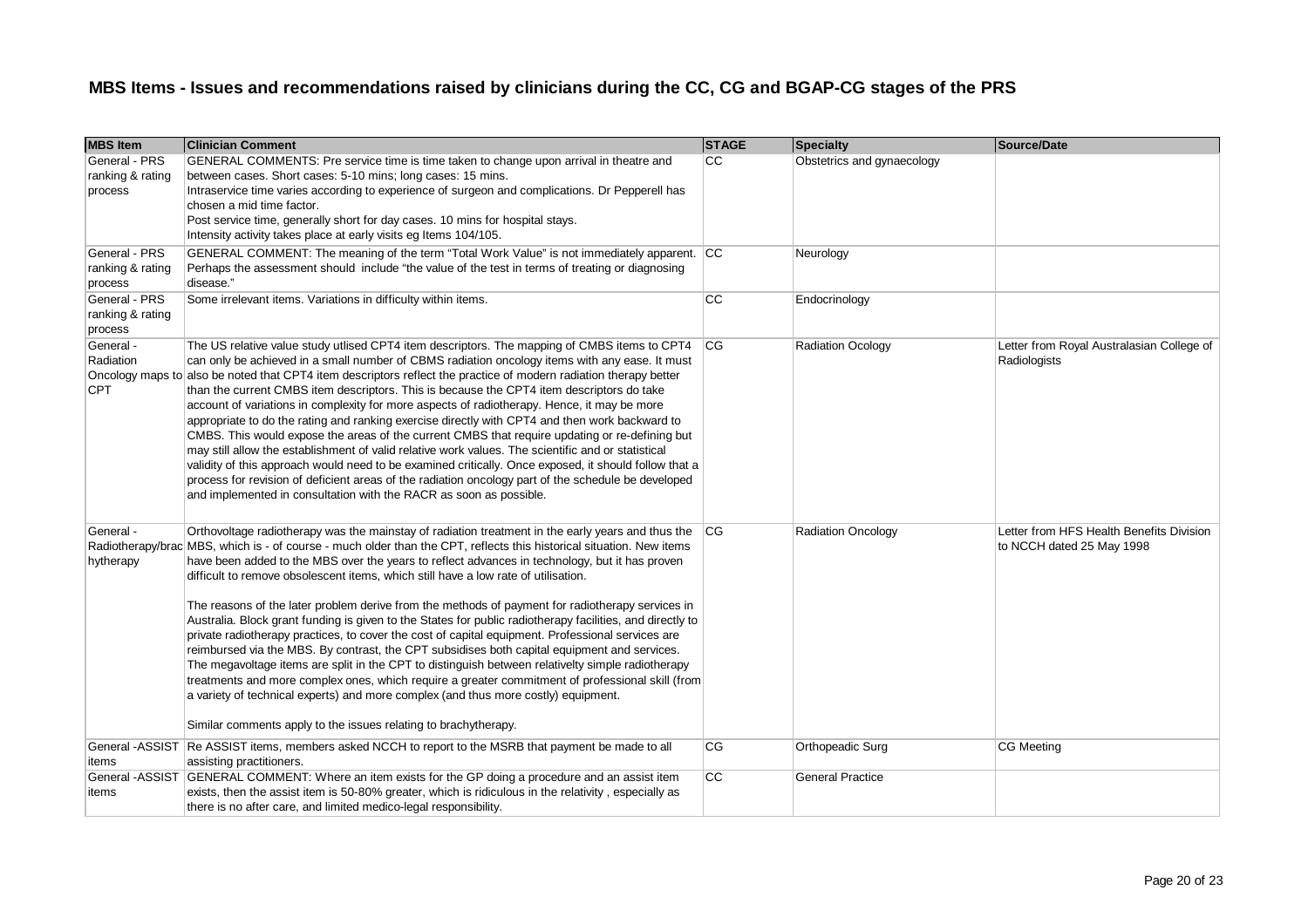| <b>MBS Item</b>                                | <b>Clinician Comment</b>                                                                                                                                                                                                                                                                                                                                                                                                       | <b>STAGE</b> | <b>Specialty</b>                           | Source/Date                                                               |
|------------------------------------------------|--------------------------------------------------------------------------------------------------------------------------------------------------------------------------------------------------------------------------------------------------------------------------------------------------------------------------------------------------------------------------------------------------------------------------------|--------------|--------------------------------------------|---------------------------------------------------------------------------|
| General<br>Comment -<br>Paediatric<br>patients | It was noted that time needed to allay the anxiety of a paediatric patient who has not been<br>anaesthetised requires an increase in the pre-service time for this item.<br>Proposed actions were to either:<br>provide a loading for paediatric medical oncology/haematology in the form of a new primary item,<br>(precursor item to be done in combination with 13948 ??))<br>or a new item included in paediatric section. | CG           | Clinical Heamatology / Medical<br>Oncology | Mtg 1.10.99                                                               |
| New descriptor<br>(breast surgery)             | Total mastectomy (male)                                                                                                                                                                                                                                                                                                                                                                                                        | CG           | General Surg                               | Letter from Royal Australasian College of<br>Surgeons to NCCH, 5 Nov 1998 |
| New descriptor<br>(breast surgery)             | Subcutaneous mastectomy in the femle (for treatment of prophylaxis of breast malignancy).                                                                                                                                                                                                                                                                                                                                      | CG           | General Surg                               | Letter from Royal Australasian College of<br>Surgeons to NCCH, 5 Nov 1998 |
| New descriptor<br>(breast surgery)             | Subcutaneous mastectomy in the male (for gynaecomastia or other benign condition).                                                                                                                                                                                                                                                                                                                                             | CG           | <b>General Surg</b>                        | Letter from Royal Australasian College of<br>Surgeons to NCCH, 5 Nov 1998 |
| New descriptor<br>(breast surgery)             | Breast, microdochotomy for benign or malignant condition.                                                                                                                                                                                                                                                                                                                                                                      | CG           | General Surg                               | Letter from Royal Australasian College of<br>Surgeons to NCCH, 5 Nov 1998 |
| New descriptor<br>(breast surgery)             | Breast, evacuation of simple cyst by fine needle aspriation with or without cytological examination<br>of cyst contents.                                                                                                                                                                                                                                                                                                       | <b>CG</b>    | <b>General Surg</b>                        | Letter from Royal Australasian College of<br>Surgeons to NCCH, 5 Nov 1998 |
| New descriptor<br>(breast surgery)             | Accessory breast tissue, excision of.                                                                                                                                                                                                                                                                                                                                                                                          | CG           | General Surg                               | Letter from Royal Australasian College of<br>Surgeons to NCCH, 5 Nov 1998 |
| New descriptor<br>(breast surgery)             | Total mastectomy (female)                                                                                                                                                                                                                                                                                                                                                                                                      | CG           | General Surg                               | Letter from Royal Australasian College of<br>Surgeons to NCCH, 5 Nov 1998 |
| New descriptor<br>(breast surgery)             | Accessory-nipple, excision of.                                                                                                                                                                                                                                                                                                                                                                                                 | CG           | General Surg                               | Letter from Royal Australasian College of<br>Surgeons to NCCH, 5 Nov 1998 |
| New descriptor<br>(breast surgery)             | Inverted nipple, surgical eversion of.                                                                                                                                                                                                                                                                                                                                                                                         | CG           | General Surg                               | Letter from Royal Australasian College of<br>Surgeons to NCCH, 5 Nov 1998 |
| New descriptor<br>(breast surgery)             | Breast, exploration and drainage of haematoma, seroma or inflammatory condition including<br>abscess, granulomatous mastitis etc. (excluding aftercare).                                                                                                                                                                                                                                                                       | CG           | <b>General Surg</b>                        | Letter from Royal Australasian College of<br>Surgeons to NCCH, 5 Nov 1998 |
| New descriptor<br>(breast surgery)             | Breast, fine needle aspiration of solid tumor or tissue for cytological exmaniation (without<br>ultrasound or mammographic guidance).                                                                                                                                                                                                                                                                                          | CG           | General Surg                               | Letter from Royal Australasian College of<br>Surgeons to NCCH, 5 Nov 1998 |
| New descriptor<br>(breast surgery)             | Breast, core biopsy of solid tumor or tissue using mechancial biopsy device for histological<br>examination.                                                                                                                                                                                                                                                                                                                   | CG           | General Surg                               | Letter from Royal Australasian College of<br>Surgeons to NCCH, 5 Nov 1998 |
| New descriptor<br>(breast surgery)             | Breast, excision of central ducts for benign condition.                                                                                                                                                                                                                                                                                                                                                                        | CG           | General Surg                               | Letter from Royal Australasian College of<br>Surgeons to NCCH, 5 Nov 1998 |
| New descriptor<br>(breast surgery)             | Serial sampling of an ultrasound of mammographically detected breast lesion with a suction-<br>assisted biopsy device (not including imaging).                                                                                                                                                                                                                                                                                 | CG           | General Surg                               | Letter from Royal Australasian College of<br>Surgeons to NCCH, 5 Nov 1998 |
| New descriptor<br>(breast surgery)             | Complete dissection of axillary lymph nodes for metastatic disease to a level above pectoralis<br>minor.                                                                                                                                                                                                                                                                                                                       | CG           | <b>General Surg</b>                        | Letter from Royal Australasian College of<br>Surgeons to NCCH, 5 Nov 1998 |
| New descriptor<br>(breast surgery)             | Breast, excision or open biopsy of benign lesion including simple cyst, fibroadenoma or fibrocystic<br>disease, (with or without frozen section histology).                                                                                                                                                                                                                                                                    | CG           | <b>General Surg</b>                        | Letter from Royal Australasian College of<br>Surgeons to NCCH, 5 Nov 1998 |
| New descriptor<br>(breast surgery)             | Breast, excision of large fibroadenoma or benign phylloides tumor more than 5cm in size.                                                                                                                                                                                                                                                                                                                                       | CG           | General Surg                               | Letter from Royal Australasian College of<br>Surgeons to NCCH, 5 Nov 1998 |
| New descriptor<br>(breast surgery)             | Breast, excision or biospy of malignant tumour (with or without frozen section histology).                                                                                                                                                                                                                                                                                                                                     | CG           | General Surg                               | Letter from Royal Australasian College of<br>Surgeons to NCCH, 5 Nov 1998 |
| New descriptor<br>(breast surgery)             | Breast, complete excision of malignant tumour (with or without frozen section histology).                                                                                                                                                                                                                                                                                                                                      | CG           | General Surg                               | Letter from Royal Australasian College of<br>Surgeons to NCCH, 5 Nov 1998 |
| New descriptor<br>(breast surgery)             | Complete dissection of axillary nodes to the level of the axillary vein                                                                                                                                                                                                                                                                                                                                                        | CG           | General Surg                               | Letter from Royal Australasian College of<br>Surgeons to NCCH, 5 Nov 1998 |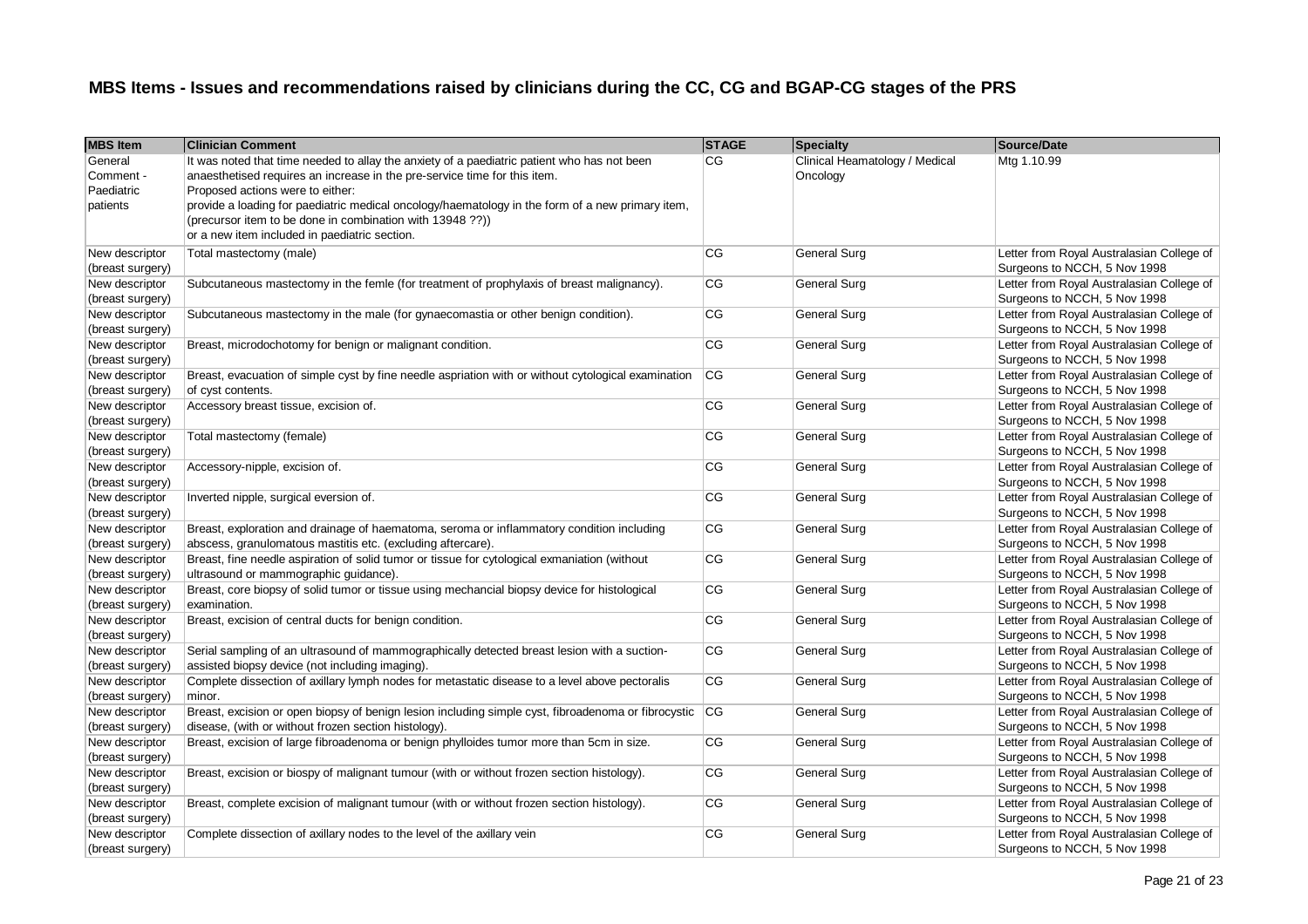| <b>MBS Item</b>  | <b>Clinician Comment</b>                                                                                 | <b>STAGE</b> | <b>Specialty</b>    | Source/Date                               |
|------------------|----------------------------------------------------------------------------------------------------------|--------------|---------------------|-------------------------------------------|
| New descriptor   | Excision of sentinel lymph node(s) using a radio-nuclide tracer and intra -operative radiation probe. CG |              | General Surg        | Letter from Royal Australasian College of |
| (breast surgery) |                                                                                                          |              |                     | Surgeons to NCCH, 5 Nov 1998              |
| New descriptor   | Re-excision of tumour site following biospy or incomplete excision of a malignant tumour as an           | CG           | General Surg        | Letter from Royal Australasian College of |
| (breast surgery) | independent procedure.                                                                                   |              |                     | Surgeons to NCCH, 5 Nov 1998              |
| New descriptor   | Excision of a mammographically detected lesion using an automated stereotactic excision device           | CG           | General Surg        | Letter from Royal Australasian College of |
| (breast surgery) | with surgical incision and wound closure, (not including imaging).                                       |              |                     | Surgeons to NCCH, 5 Nov 1998              |
| New descriptor   | Limited dissection (sampling) of axillary nodes.                                                         | CG           | General Surg        | Letter from Royal Australasian College of |
| (breast surgery) |                                                                                                          |              |                     | Surgeons to NCCH, 5 Nov 1998              |
| New descriptor   | Breast, excision biopsy of abnormality detected by mammography or ultrasound where guidewire             | CG           | General Surg        | Letter from Royal Australasian College of |
| (breast surgery) | or other localisation procedure is employed.                                                             |              |                     | Surgeons to NCCH, 5 Nov 1998              |
| New Item         | Contracture, post-burn and split skin graft.                                                             | cc           | Paediatric Surg     | Letter to NCCH dated 8 Jan 1998           |
| required         |                                                                                                          |              |                     |                                           |
| New Item         | Laparoscopically assisted orchiopexy for impalpable testis, with or without ligation of testicular       | CC           | Paediatric Surg     | Letter to NCCH dated 8 Jan 1998           |
| required         | vessels.                                                                                                 |              |                     |                                           |
| New Item         | Laparoscopy, diagnostic, for impalpable testis in patients less than ten years of age. The               | cc           | Paediatric Surg     | Letter to NCCH dated 8 Jan 1998           |
| required         | increasing use of laparoscopy in this clinical situation is not reflected by the schedule.               |              |                     |                                           |
| New Item         | Laparoscopic correction of varicocele.                                                                   | CC           | Paediatric Surg     | Letter to NCCH dated 8 Jan 1998           |
| required         |                                                                                                          |              |                     |                                           |
| New Item         | Revision Fundoplication. Revision Fundoplication is a considerably more diffucit operation than          | cc           | Paediatric Surg     | Letter to NCCH dated 8 Jan 1998           |
| required         | fundoplication done the first time in either mentally normal or mentally handicapped patients. The       |              |                     |                                           |
|                  | very high rate of failure of fundoplication in mentally handicapped patients is recoginsed world-        |              |                     |                                           |
|                  | wide and so there are a significant number of patients requiring this operation.                         |              |                     |                                           |
|                  |                                                                                                          |              |                     |                                           |
| New Item         | Subcutaneous chemotherapy injections require the same pre and post-service effort, although the CG       |              | Paediatric Oncology | Letter from Aust And NZ Children's        |
| required         | intra service time is less. However, both Asparaginase and other IM/C injections require post            |              |                     | Cancer Study Group Inc To NCCH 23         |
|                  | service times because of nausea, vomiting and other problems either before the patients goes             |              |                     | Oct 1998                                  |
|                  | home or because of telephone contact later that day. At present, these procedures are not covered        |              |                     |                                           |
|                  | by any medical benefit schedule.                                                                         |              |                     |                                           |
| New Item         | Intramusclur chemotherapy injections, particularly Asparaginase, require as much effort as a one         | <b>CG</b>    | Paediatric Oncology | Letter from Aust And NZ Children's        |
| required         | hour chemotherapy infusion because of the pharmacy/ordering, paper-work and checking, drug               |              |                     | Cancer Study Group Inc To NCCH 23         |
|                  | checking, positioning of the paediatric patient, followed by a mandatory period of 40 minutes to         |              |                     | Oct 1998                                  |
|                  | monitor and treat allergic reactions.                                                                    |              |                     |                                           |
| New Item         | Intrathecal chemotherapy. This is very common procedure in paediatric practice but not listed in         | <b>CG</b>    | Paediatric Oncology | Letter from Aust And NZ Childrens         |
| required         | the MBS. We currently use MBS item number 39000 but the administration of chemotherapy does              |              |                     | Cancer Study Group Inc To NCCH 23         |
|                  | not attract the benefit. (Please advise if MBS number 13948 is meant to be used for this). The           |              |                     | Oct 1998                                  |
|                  | stress, effort, expertise pre and intra service aspects of IT therapy in an infant or child are          |              |                     |                                           |
|                  | substantial. Particularly as the procedure is almost universally performed under full anaesthetic or     |              |                     |                                           |
|                  | nitrous oxide related analgesia.                                                                         |              |                     |                                           |
|                  | Adult circumcision (PRS times would be 25, 40, 40; Intensities 4, 4, 4)                                  | CG           | General Surg        |                                           |
| New Item         |                                                                                                          |              |                     | Letter to NCCH dated 21.1.99              |
| required         |                                                                                                          |              |                     |                                           |
| New Item         | Strangulated hernia including bowel resection (PRS times would be 40, 135, 90; Intensities 7, 7,         | <b>CG</b>    | <b>General Surg</b> | Letter to NCCH dated 21.1.99              |
| required         | 7)                                                                                                       |              |                     |                                           |
| New Item         | Pilonidal sinus with advancement flap (PRS times would be 25, 50, 70; Intensities 4, 5, 3)               | CG           | General Surg        | Letter to NCCH dated 21.1.99              |
| required         |                                                                                                          |              |                     |                                           |
| New Item         | Laparoscopic antireflux operation (PRS times would be 40, 150, 70; Intensities 8, 9, 8)                  | CG           | General Surg        | Letter to NCCH dated 21.1.99              |
| required         |                                                                                                          |              |                     |                                           |